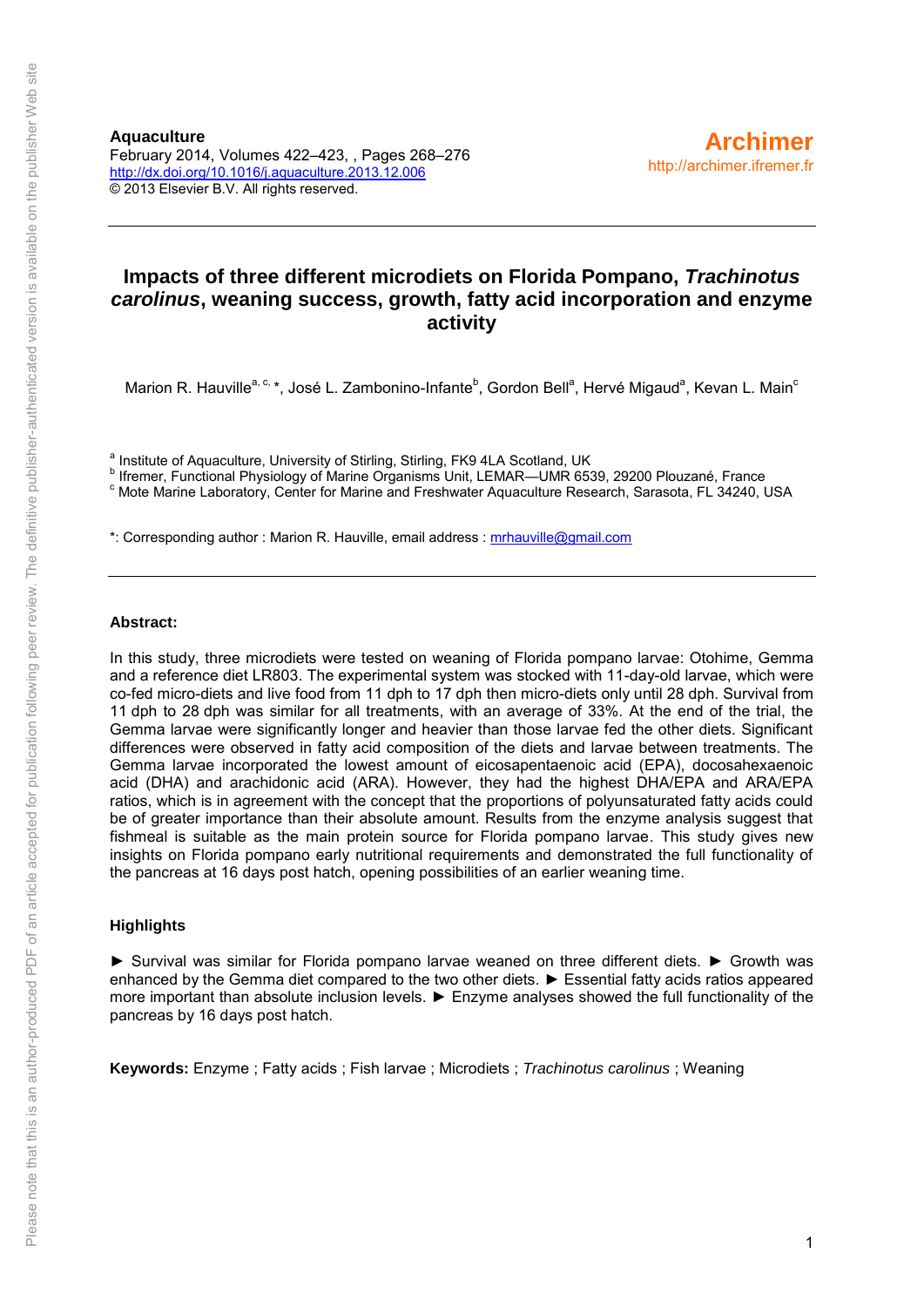#### **1. INTRODUCTION**

at of Florida (Gilbert, 1986; Smith-Vaniz, 2002). Belonging to the popular food and game fish (Iversen and Berry, 1969; Weirich ial fishery in the United States has remained small and the necessing and higher than the supp The Florida pompano, *Trachinotus carolinus*, is found along the coasts of the eastern Atlantic ocean and Gulf of Mexico, from Massachusetts down to Brazil, with the highest abundance along the coast of Florida (Gilbert, 1986; Smith-Vaniz, 2002). Belonging to the Carangidae family, it is a popular food and game fish (Iversen and Berry, 1969; Weirich et al., 2006). The commercial fishery in the United States has remained small and the demand is continuously increasing and higher than the supply (Weirich et al., 2006). In 2011, with only 102.4 metric tons of commercial landing, the whole-fish dockside price reached US\$ 8.92/kg (NOAA/NMFS, 2013). In addition to a high retail price and consumer demand, the Florida pompano has a fast growth rate and can withstand high densities, making it a prime candidate for aquaculture production (Iversen and Berry, 1969; Moe et al., 1968; Weirich et al., 2006). However, difficulties in producing large quantities of juveniles have hindered the development of Florida pompano farming and the development of reliable hatchery protocols is essential (Cavalin and Weirich, 2009; Riley et al., 2009). One of the main challenges of larval rearing is to provide adequate nutrition to support the fast growth and development of larvae. Traditionally, most marine finfish larvae are first fed rotifers then *Artemia* until the end of metamorphosis when they are slowly weaned on to a commercial dry diet (Rosenlund et al., 1997). However, live food production is costly, time consuming and *Artemia* nutritional value varies tremendously depending on strain, origin and even batches from the same location (Conceição et al., 2010; Lavens and Sorgeloos, 2000). Rotifers and *Artemia* are both deficient in essential fatty acids, which are a fundamental source of energy and structural components for larval development (Sargent et al., 1997). Indeed, marine fish larvae are unable to elongate and desaturate 18:3n-3 and 18:2n-6 to polyunsaturated fatty acids (PUFAs) and these PUFAs must therefore be supplied by the diet (Bell, 2003; Sargent et al., 1999b, 1989). In addition to a poor nutritional profile live food also transfers harmful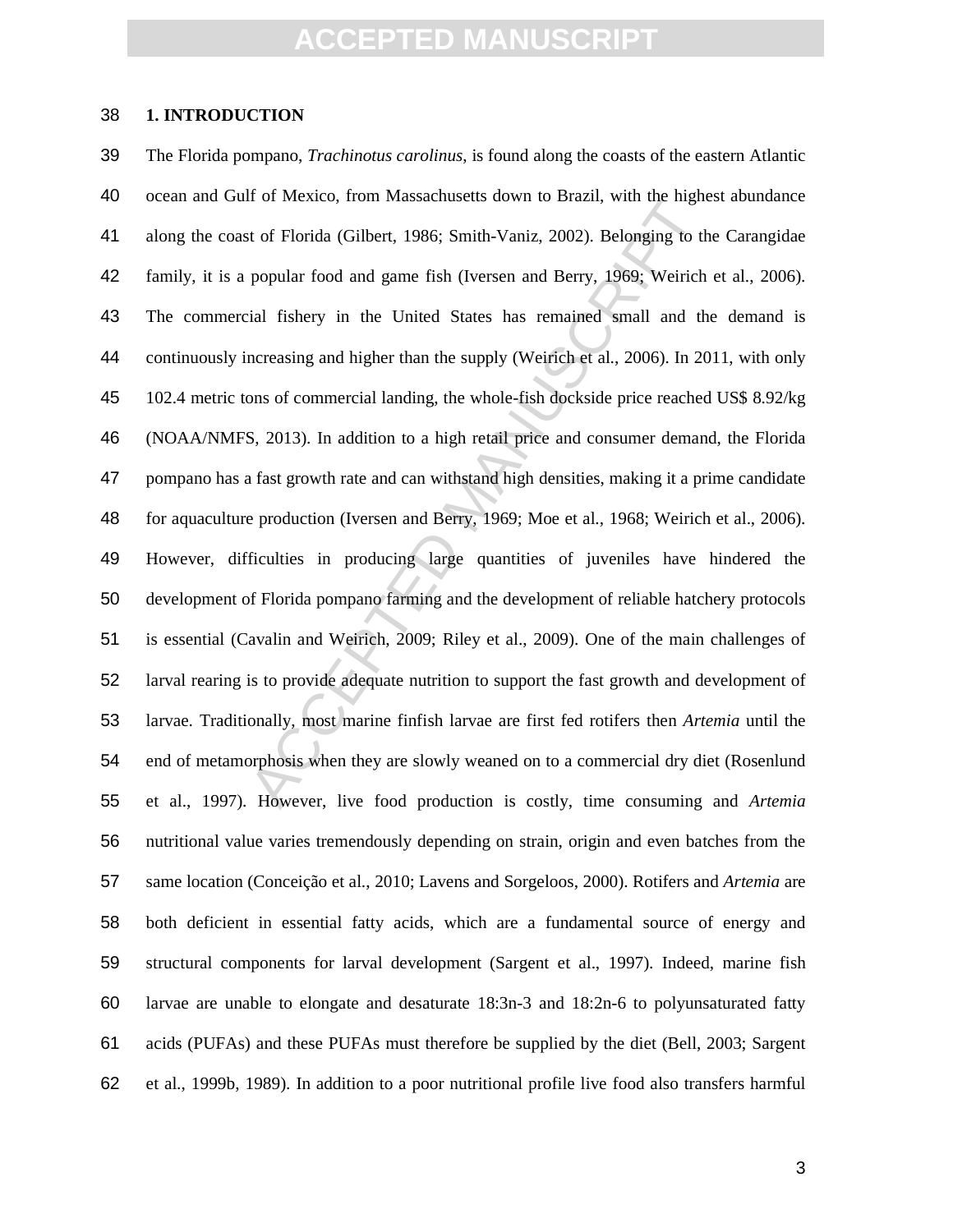bacteria to the larvae and the microbial control of live food cultures is a difficult procedure (Olafsen, 2001).

economical and renaote production of juvenies in maine ministrated evelop micro-particulate diets that provide the adequate nutrition the past decade showed that unlike previously suggested (Dabr<br>l., 1993; Lauff and Hofer, To achieve an economical and reliable production of juveniles in marine finfish aquaculture it is critical to develop micro-particulate diets that provide the adequate nutrition to the larvae. Research from the past decade showed that unlike previously suggested (Dabrowski, 1984; Kolkovski et al., 1993; Lauff and Hofer, 1984), fish larvae do possess the necessary enzymes to digest an inert diet at the onset of exogenous feeding (Cahu and Zambonino-Infante, 2001). However, fish larvae have very different nutritional requirements compared to juveniles. For example, it was found that dietary lipids (Coutteau et al., 1997) and protein hydrolysates (Zambonino-Infante et al., 1997) are two crucial components for the growth and development of larvae but are not essential for juveniles. Therefore, larval diets must be specifically designed to meet these particular needs. In addition, the design of the diet must take into consideration the reduced attraction of larvae for inert particles (Cox and Pankhurst, 2000; Fernandez-Diaz et al., 1994), the risk of leaching of nutrients due to the small surface to volume ratio (Kvåle et al., 2006; Langdon, 2003) and the effects on water quality (Bonaldo et al., 2011; Fletcher et al., 2007). While Cahu et al. (2003) successfully reared seabass *Dicentrarchus labrax* on an experimental diet with total elimination of live food, a live food period is still required for most marine fish larvae.

Co-feeding microdiets and live food has been shown to improve larval performances compared to feeding microdiets or live food alone in many species such as red sea bream *Pagrus major* and Japanese flounder *Paralichthys olivaceus* (Kanazawa et al., 1989), yellow-finned black porgy *Acanthopagrus latus* (Leu et al., 1991), red drum *Sciaenops ocellatus* (Holt, 1993), Atlantic cod *Gadus morhua* (Callan et al., 2003), barramundi *Lates calcarifer* (Curnow et al., 2006) or Senegalese sole *Solea senegalensis* (Engrola et al., 2009). Two main 87 factors are contributing to the success of co-feeding protocols. First, live food visual and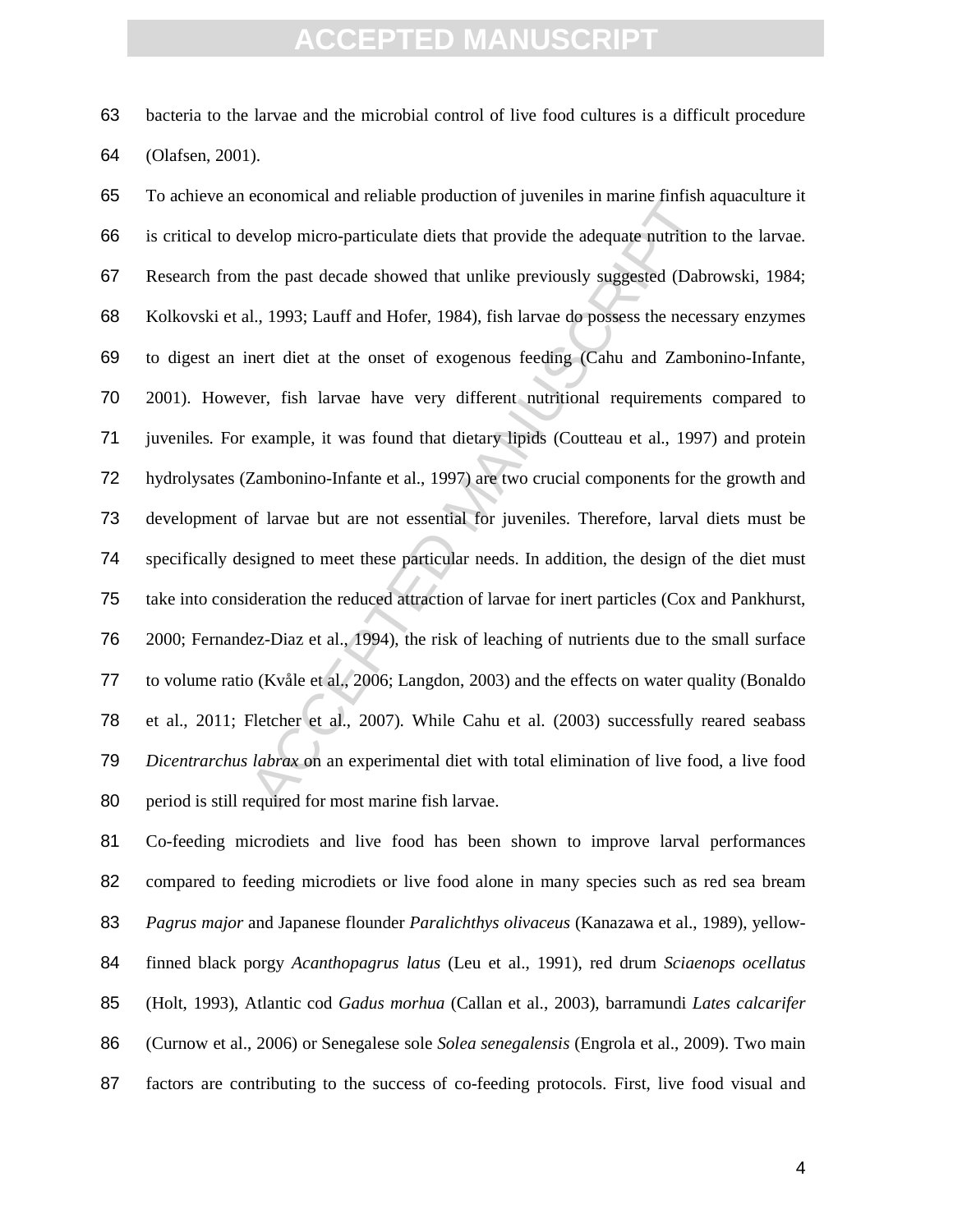osentuno et al., 1997). Second, tive prey carry numerous nuri<br>nereatic enzyme secretions and endocrine responses which contra<br>the digestive system (Kolkovski et al., 1997; Koven et al.,<br>the digestive system is characterize chemical stimulation facilitates the ingestion of the microdiet, conditioning the larvae to prey 89 on inert particles and allowing for an earlier weaning to dry feed (Canavate and Fernandez-Diaz, 1999; Rosenlund et al., 1997). Second, live prey carry numerous nutritional factors stimulating pancreatic enzyme secretions and endocrine responses which contributes to the maturation of the digestive system (Kolkovski et al., 1997; Koven et al., 2001). The maturation of the digestive system is characterized by the progressive decline of the early mode of protein digestion and absorption (through pinocytosis and intracellular digestion) and the simultaneous increase of extracellular digestion and membrane transport as the enterocytes brush border membrane develops (Govoni et al., 1986). The study of the pancreatic, cytosolic and brush border membrane enzymes give essential information on this maturation process (Zambonino-Infante and Cahu, 2001).

The goal of this research was to gain knowledge on Florida pompano larvae nutritional requirements and digestive abilities by studying the impact of co-feeding three different microdiets on larval performances, lipid incorporation and digestive enzyme activity.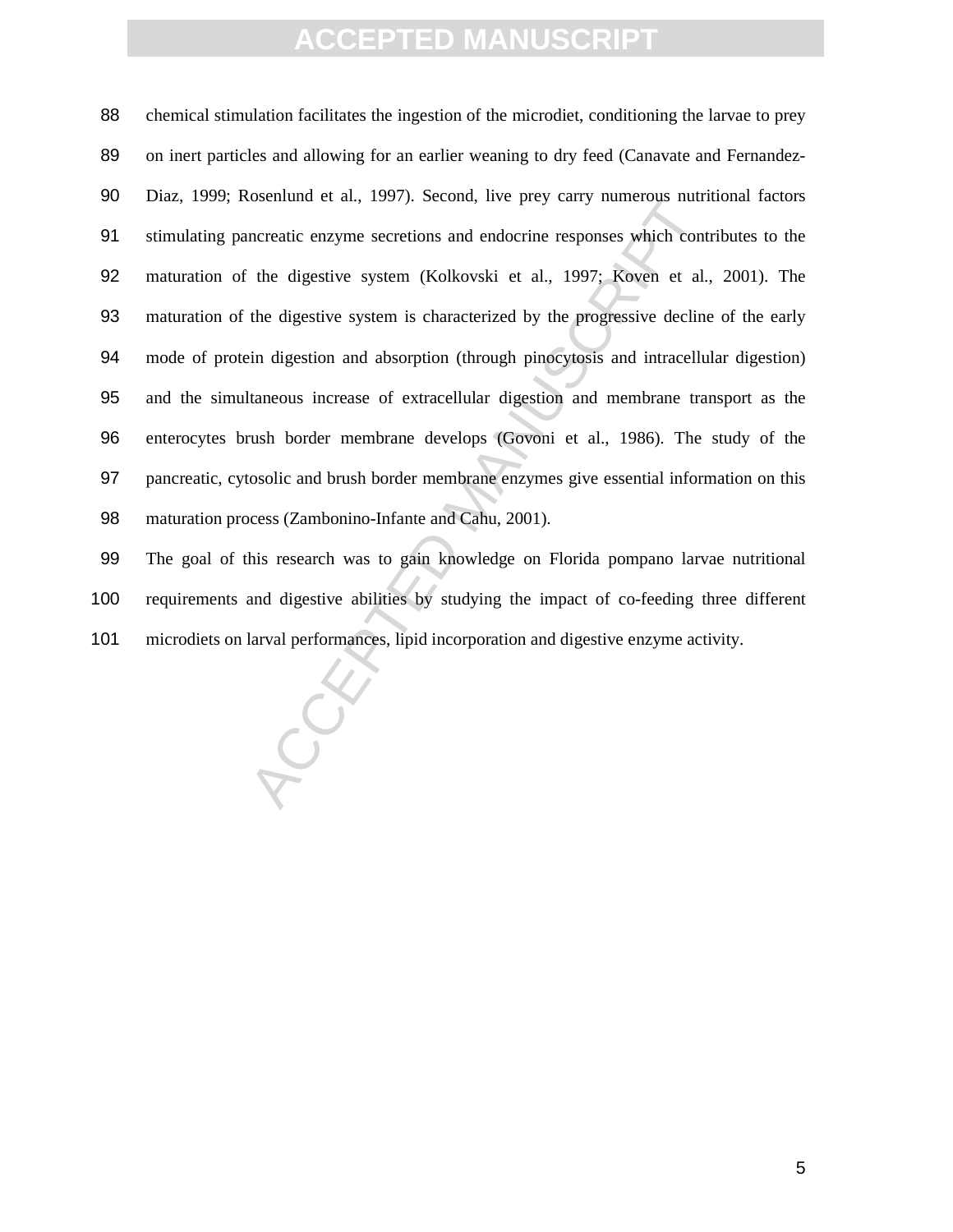#### 102 **2. MATERIALS AND METHODS:**

#### 103 **2.1 Experimental set up**

banned noin a captive spawn at the isote manne Laobiaoty<br>in Sarasota, Florida. The broodstock population was collected in<br>st of Florida and conditioned using temperature and photoperioc<br>uipped with a recirculating filtrat Eggs were obtained from a captive spawn at the Mote Marine Laboratory Aquaculture Research Park in Sarasota, Florida. The broodstock population was collected in 2008 off the southwest coast of Florida and conditioned using temperature and photoperiod control in a  $25m<sup>3</sup>$  tank equipped with a recirculating filtration system. After 6 weeks under simulated natural conditions, fish were sampled to check their reproductive status and females with 109 oocytes in late secondary growth  $(410 \pm 21 \text{ µm}, \text{n=14 females}, 50 \text{ oocytes per females})$  were implanted with Ovaplant® at 50µg/kg (Western Chemical Inc.). Eggs were incubated in a 111 100L conical hatching tank with an upwelling water flow recirculating with a  $3.3m<sup>3</sup>$  tank 112 equipped with a filtration system. After hatching, the water flow was reduced and the screen of the overflow pipe removed to allow for a gentle release of the larvae in the tank and the collection of dead embryos and egg casings at the bottom of the hatching tank.

115 Approximately 200,000 larvae were reared in the 3.3 m<sup>3</sup> tank (temperature 26  $\pm$  1 °C, salinity 116  $35 \pm 1$  g L<sup>-1</sup>, dissolved oxygen of  $6 \pm 1$  mg L<sup>-1</sup> and pH of  $8 \pm 0.5$ ) up to 11 days post hatch 117 (dph). Rotifers enriched with Algamac 3050 (Aquafauna Bio-Marine Inc., Hawthorne, CA, 118 USA) were fed to the larvae at 5 ml<sup>-1</sup> from 2 to 11 dph and *Artemia* were introduced from 9 119 dph at 3 ml<sup>-1</sup>. Up to 11 dph, the tank water was shaded with RotiGrow *plus* (Reed 120 Mariculture Inc, CA, USA) at 500,000 cells  $L^{-1}$ . At dph 11, the water level in the production 121 tank was lowered and the larvae were collected and transferred to twelve 130 L experimental 122 tanks (870 larvae tank<sup>-1</sup>, counted manually, equivalent to 6-7 larvae  $L^{-1}$ ) corresponding to 123 three microdiets tested in quadruplicate: 1) Otohime (Commercial diet, Marubeni Nisshin 124 Feed Co. Japan), 2) Gemma (Commercial diet, Skretting, France) and 3) Larval Reference 125 Diet 803 – LR803 (Experimental diet, Agricultural Research Service, USA). The diet 126 ingredients are listed in Table 1.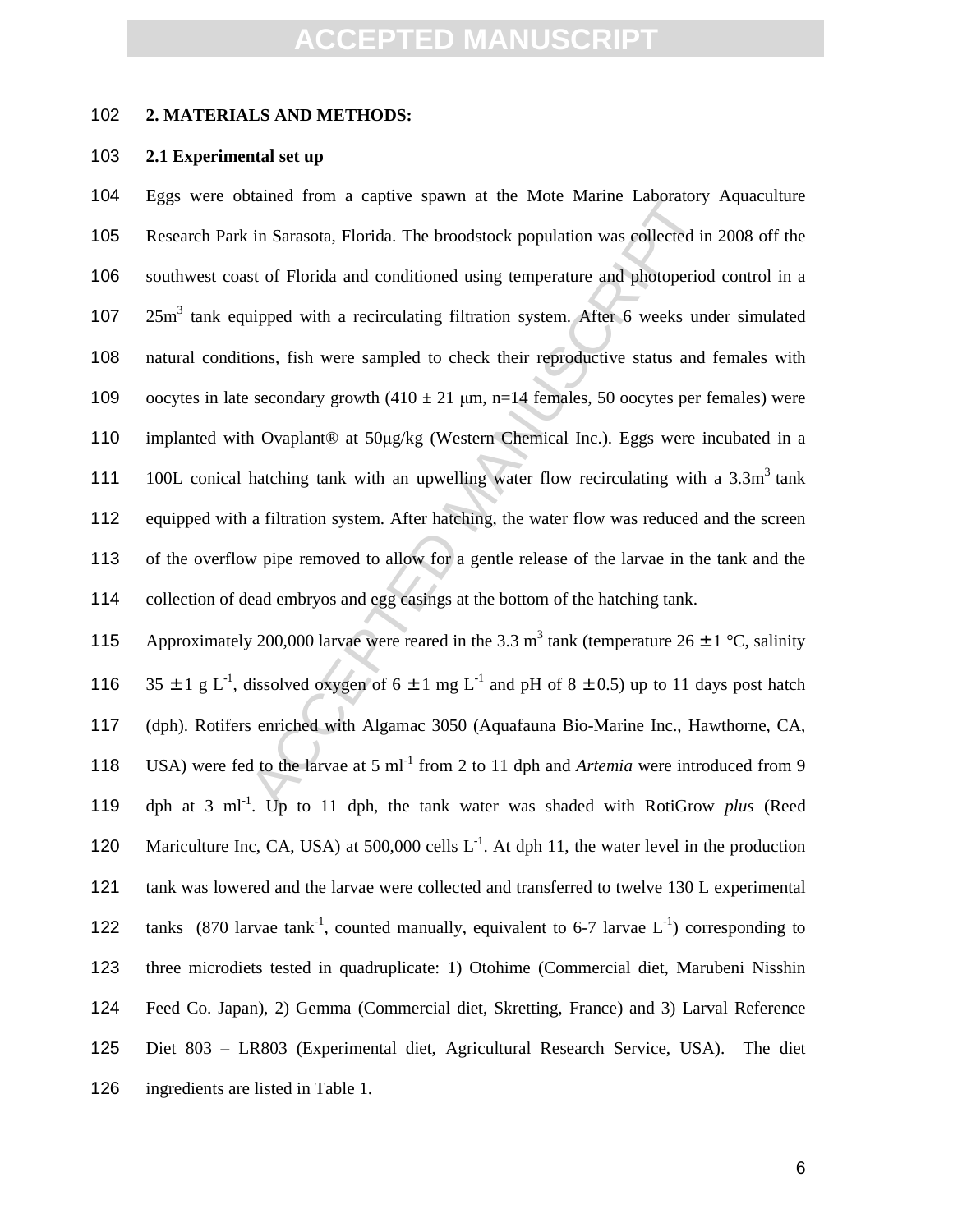127 Larvae were co-fed one of three microdiets, rotifers at 3 ml<sup>-1</sup> and *Artemia* at 2 ml<sup>-1</sup> from 11 to 128 13 dph, followed by microdiet and *Artemia* at 1 ml<sup>-1</sup> until 16 dph. From 17 to 28 dph (end of 129 the experiment), larvae were only fed microdiets through automatic feeders. Microdiets were overfed to ensure larvae satiation and tanks were siphoned on a daily basis to maintain tank hygiene. The experiment was ended at dph 28 when fish had completed metamorphosis, had 132 been fully weaned for over 10 days and required transfer to a larger system.

**Example 1** and tanks were siphoned on a daily basis to revertiment was ended at dph 28 when fish had completed metam<br>med for over 10 days and required transfer to a larger system.<br>ampled at 11, 16, 22, 26 and 28 dph to r Larvae were sampled at 11, 16, 22, 26 and 28 dph to record standard length and body depth 134 (10 larvae tank<sup>-1</sup>, 40 treatment<sup>-1</sup>). Body depth was measured from the insertion of the first dorsal spine to the to the most ventral point on the base of the body, as pictured in Cavalin and Weirich, 2009. Wet weight was recorded on 22, 26 and 28 dph only due to the very low 137 weight of the larvae prior to 22 dph and the lack of analytical precision (10 larvae tank<sup>-1</sup>). At 16, 22 and 28 dph, 10 larvae from each tank were preserved for enzyme analysis. At the end of the trial (28 dph), all fish were counted to determine survival and 10 larvae from each tank were preserved for proximate and fatty acid analysis.

#### **2.2 Enzyme analysis**

Enzyme analyses were performed at the Functional Physiology of Marine Organisms Unit at 144 Ifremer, Brest, France. Larvae were dissected under a microscope on a glass plate at 0 °C to separate the pancreatic segment from the intestinal segment as described in Cahu and Zambonino-Infante (1994). Trypsin and amylase activities were assayed according to Holm et al. (1988) and Métais and Bieth (1968) respectively. Enzymes of the brush border membrane, alkaline phosphatase (AP) and leucine aminopeptidase (AN), were assayed according to Bessey et al. (1946) and Maroux et al. (1973) respectively. Leucine–alanine peptidase (leu-ala) assays were performed using the method of Nicholson and Kim (1975).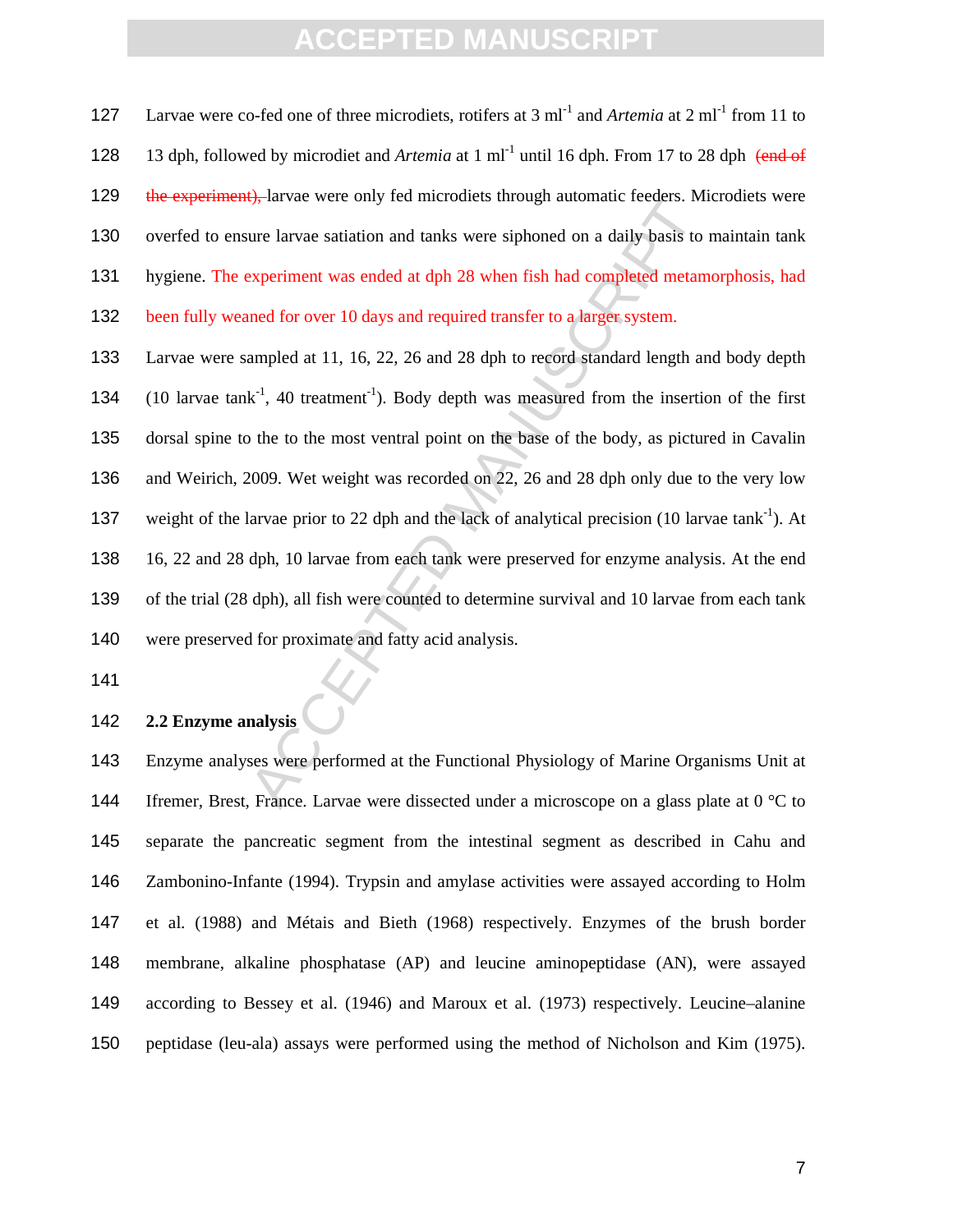Enzyme activities are expressed as specific activities (i.e. U/mg protein). Protein was determined by the Bradford procedure (Bradford, 1976).

#### **2.4 Proximate and lipid analyses**

and lipid analyses<br>ulyses were performed at the University of Stirling Institute of<br>p, in Stirling, Scotland. Proximate composition of microdiets and<br>ul were determined according to standard procedures (AOAC, 20<br>larvae fro Proximate analyses were performed at the University of Stirling Institute of Aquaculture Nutrition Group, in Stirling, Scotland. Proximate composition of microdiets and larvae at the end of the trial were determined according to standard procedures (AOAC, 2000). Prior to analysis, the larvae from each tank were pooled and minced. Moisture content was 159 determined by drying the samples at 105 °C for 24 h. Ash content was determined after 24 h 160 in crucibles at 600 °C. Crude protein content (Nx6.25) was determined using the automated Kjeldahl method (Tecator Kjeltec Auto 1030 analyzer, Foss, Warrington, U.K). Crude lipid content was determined after extraction according to Folch et al. (1957).

Lipid analyses were performed by the Fisheries and Mariculture Laboratory at the University of Texas Marine Science Institute (UTMSI) in Port Aransas, Texas, USA. Lipids were extracted according to Folch et al. (1957) and the fatty acid composition was determined by gas-liquid chromatography after preparation of fatty acid methyl esters (FAMEs) according to Morrison and Smith (1964). FAMEs were separated and quantified on a gas chromatograph (Shimadzu GC-2014, Shimadzu Scientific Instruments, Columbia, MD, USA) equipped with a Phenomenex ZB-WAX plus capillary column (30 m long, 0.53 mm internal 170 diameter, 1.0 µm thickness; Phenomenex, Torrance, CA, USA) with on-column injection and flame ionization detection, using helium as carrier gas  $(4 \text{ mL min}^{-1})$  and injector and detector 172 temperatures of 250 and 260 °C respectively. Temperature was held at 160 °C for 5 min then 173 increased up to 220 °C at 3 °C per minute and maintained at this temperature for 30 minutes. FAMEs peaks were identified by comparison with known standards (Supelco, Inc., Bellefonte, Pennsylvania, USA).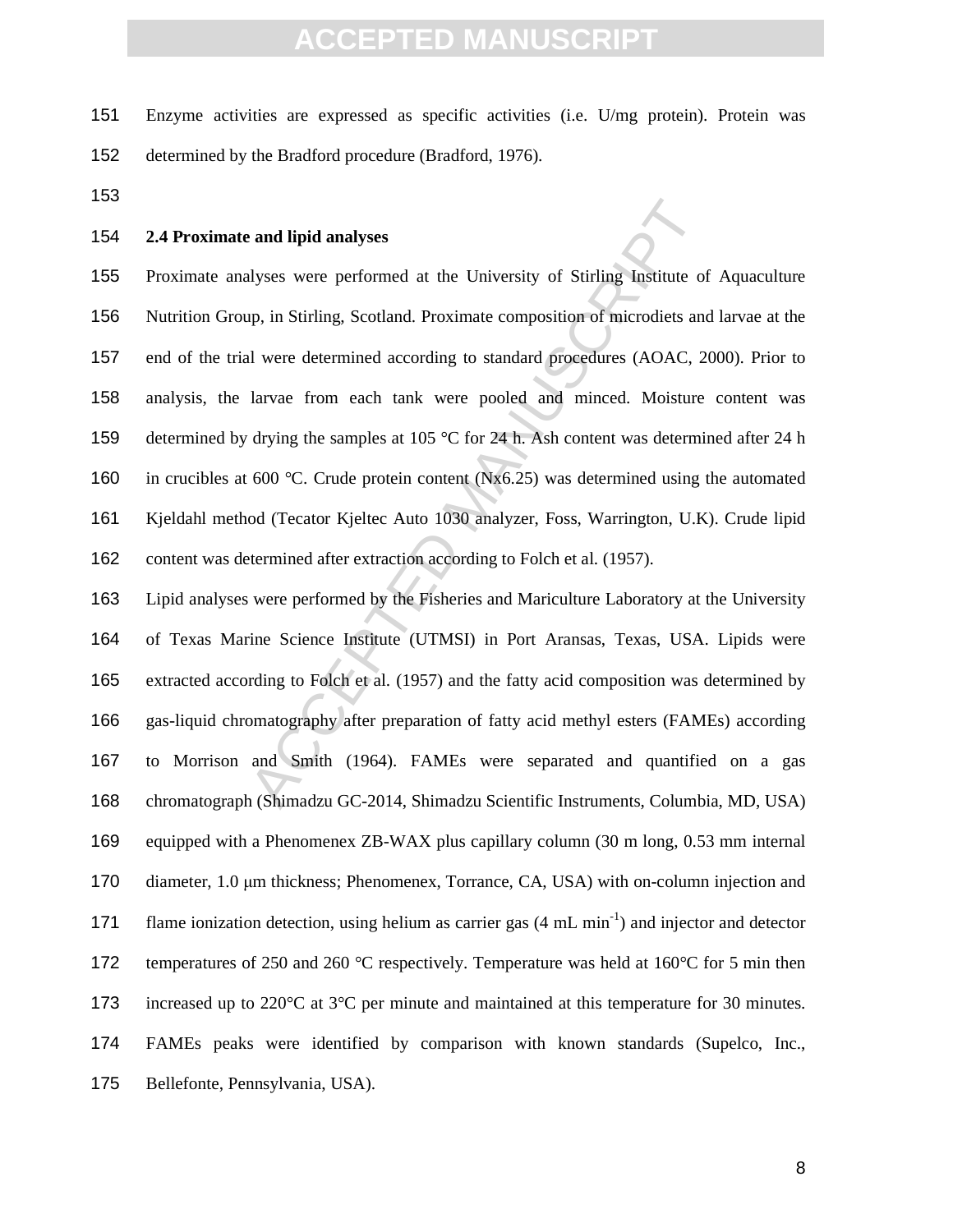#### **2.5 Statistical analysis**

analysis<br>Ultrastic surface with MINITAB® version 16.0 (Minitab Lt<br>ty and homogeneity of variance were confirmed using Kolmogo<br>body depth, wet weight and enzyme activities were compared usi<br>(GLM) with all time and treatmen 179 Statistical analysis was performed with MINITAB<sup>®</sup> version 16.0 (Minitab Ltd., Coventry, UK). Normality and homogeneity of variance were confirmed using Kolmogorov–Smirnov test. Growth, body depth, wet weight and enzyme activities were compared using a General Linear Model (GLM) with all time and treatment interactions being analyzed and significant differences grouped by a Tukey post hoc test with 95 % confidence. Survival, proximate analysis and fatty acid data were arcsine square root transformed before a one-way ANOVA followed by a Tukey post hoc test with 95 % confidence. Linear regression was performed to evaluate the incorporation of selected fatty acids from the diet into larval tissues. All data are 187 presented as mean  $\pm$  standard error of the mean (SEM) and level of statistical significance 188 was set at  $P < 0.05$ .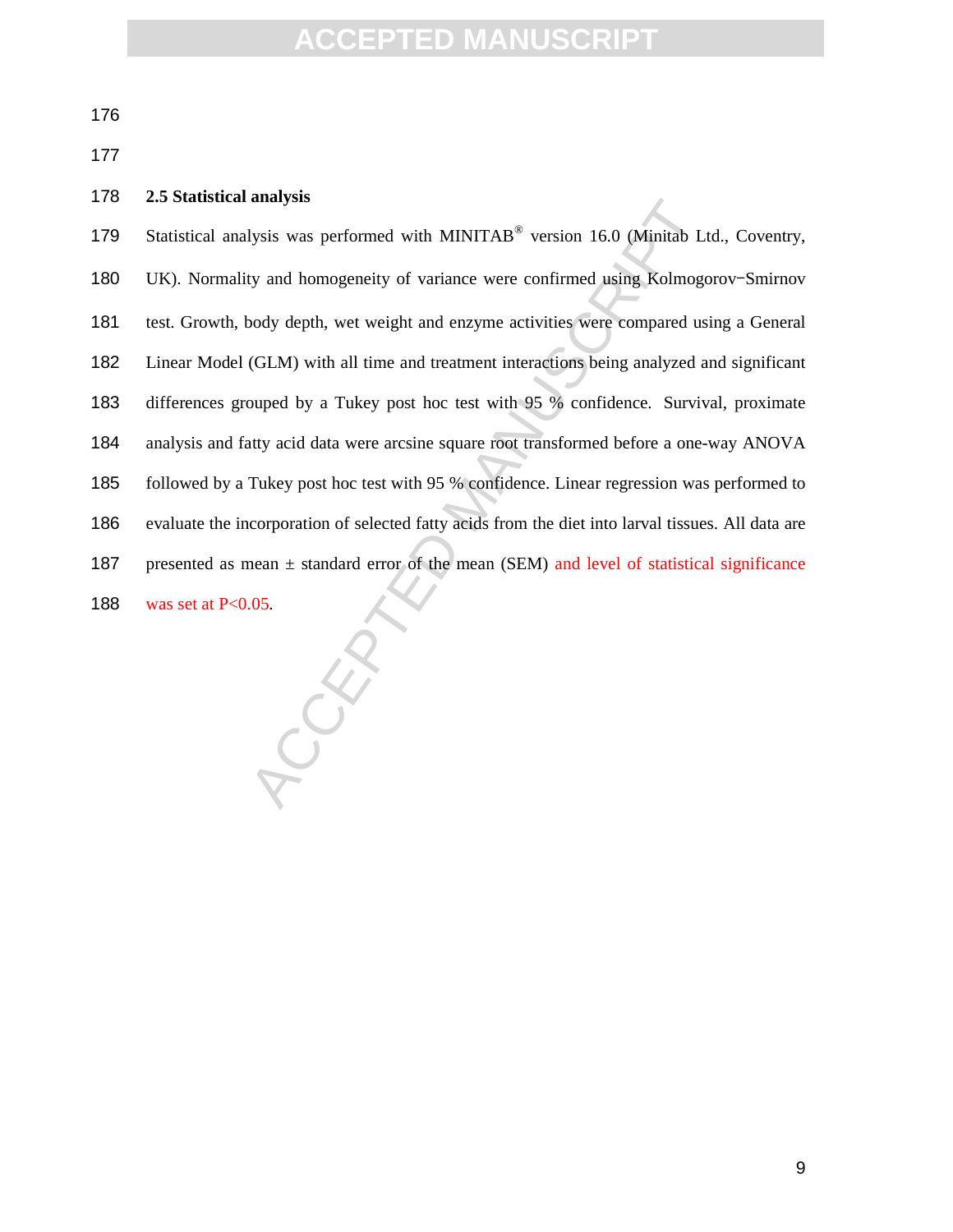#### **3. RESULTS**

**3.1 Survival** 

- 192 Survival during the experiment (from 11 to 28 dph) was similar for all treatments with 32.1  $\pm$
- 193 1.2 %,  $32.6 \pm 0.8$  % and  $33.3 \pm 0.9$  % for the fish fed the Gemma, LR803 and Otohime diets,
- 194 respectively (data not shown).

**3.2 Growth** 

From 11 to 22 dph, larvae standard length was similar for all treatments (Fig. 1A). By 26 dph,

the Gemma larvae were significantly longer than the larvae fed the other diets. This trend

continued at 28 dph with Gemma > LR803 > Otohime larvae. In addition, from 26 to 28 dph,

the Otohime larvae exhibited a slower growth compared to the other treatments with an

- average length at 28 dph not statistically different from that of 26 dph (Fig. 1A).
- The first significant difference in body depth was observed at 16 dph with the Gemma larvae
- g the experiment (from 11 to 28 dph) was similar for all treatment<br>
0.8 % and 33.3 ± 0.9 % for the fish fed the Gemma, LR803 and C<br>
lata not shown).<br>
<br>
dph, larvae standard length was similar for all treatments (Fig. 1A<br> being larger than the LR803 and Otohime larvae (Fig. 1B). The same trend was observed at 28 dph.

From 26 dph onwards, the Gemma larvae were significantly heavier than the LR803 and Otohime larvae (Fig. 1C). No difference was observed between the other two diets.

#### **3.3 Proximate analysis**

Lipid content was significantly different between microdiets (Table 2). Highest lipid content

- 210 was found in the LR803 diet  $(26.8 \pm 0.1 \%)$ , compared to the Otohime diet  $(21.2 \pm 1.6 \%)$
- 211 and the Gemma diet (18.9  $\pm$  0.5 %). At the end of the trial, no difference was observed in the
- lipid content of the larvae.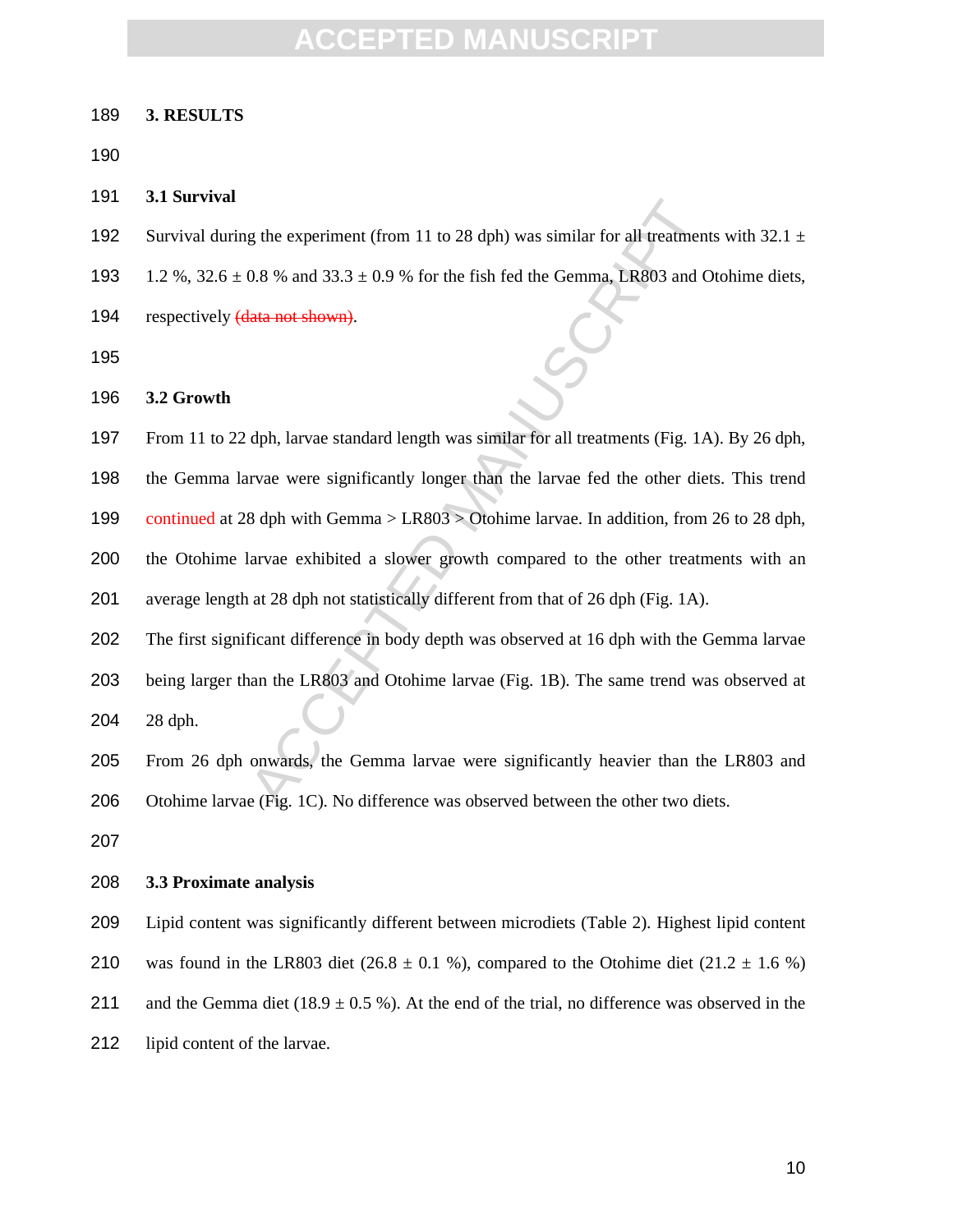213 Protein content was significantly different between diets, with the Gemma diet containing

EXENSION THE LEASES that a significantly<br>and to the two other diets. At the end of the trial, the Gemma<br>illar protein contents (16.3 ± 0.3 % and 16.1 ± 0.3 % respectively),<br>at of the LR803 larvae (14.5 ± 0.8 %).<br>ash conte 214 57.6  $\pm$  0.1 % of protein, a significantly higher content than that of the Otohime diet (52.3  $\pm$ 215 0.1 %) and the LR803 diet (50.9  $\pm$  0.1 %). The LR803 diet had a significantly lower protein 216 content compared to the two other diets. At the end of the trial, the Gemma and Otohime 217 larvae had similar protein contents (16.3  $\pm$  0.3 % and 16.1  $\pm$  0.3 % respectively), significantly 218 higher than that of the LR803 larvae  $(14.5 \pm 0.8 \%)$ . 219 Moisture and ash content were significantly lower for the LR803 diet (respectively  $5.6 \pm 0.1$ ) 220 and  $3.7 \pm 0.1\%$ ) compared to the other diets. Moisture content was similar for the Gemma 221 and Otohime diets  $(6.4 \pm 0.1 \%)$  while ash content was significantly higher for the Otohime

- 222 diet compared to the Gemma diet (respectively  $12.8 \pm 0.1$  % and  $10.8 \pm 0.1$  %). However, at 223 the end of the trial no difference was observed in the moisture and ash content of the larvae 224 fed the different treatments with an average moisture content of  $61.2 \pm 0.3$  % and an average 225 ash content of  $10.6 \pm 0.4$  % (Table 2).
- 226

#### 227 **3.4 Fatty acid analysis**

228 Fatty acid profile of the larvae at the end of the trial was strongly influenced by the fatty acid 229 profile of the microdiets (Table 3). The main differences were observed in linoleic acid (LA), 230 ARA, EPA and DHA content.

231 LA content contrasted greatly between the diets, with LR803 and Gemma containing 19.84  $\pm$ 

- 232 0.04 and 30.40  $\pm$  0.05 % of LA respectively, as opposed to only 4.54  $\pm$  0.02 % for Otohime
- 233 diet. LA content in the larvae was correlated  $(R^2=0.96)$  with the diet content. The LR803 and
- 234 Gemma larvae incorporated respectively  $20.06 \pm 0.06$  % and  $24.40 \pm 0.32$  % of LA, against
- 235  $4.51 \pm 0.13$  % for the Otohime larvae.
- 236 There was also a strong correlation ( $R^2$ =0.98) between the ARA content of the microdiets and
- 237 the ARA content of the larvae at the end of the trial. Highest ARA content was observed in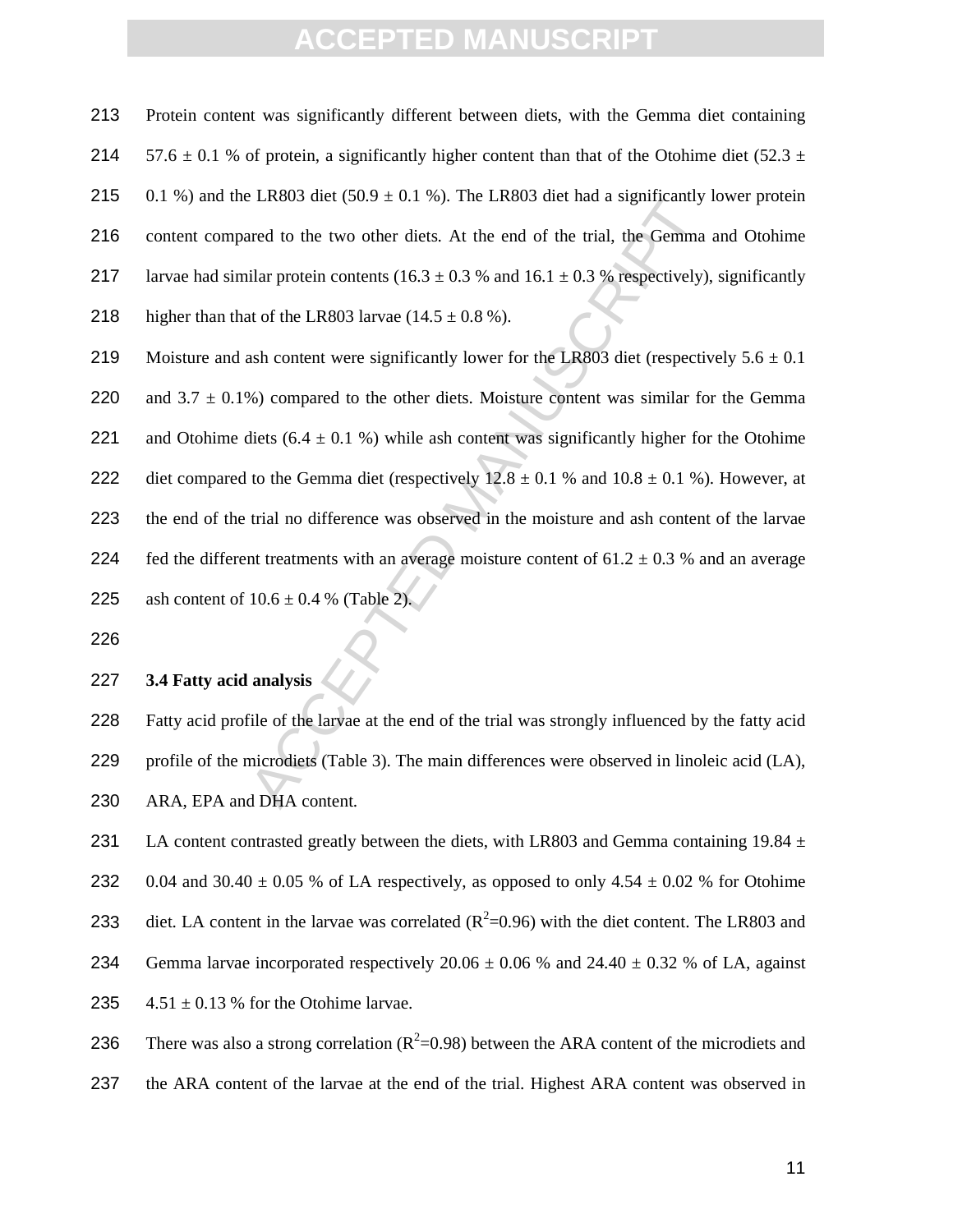238 the LR803 diet and larvae with respectively  $0.55 \pm 0.00$  % and  $0.59 \pm 0.01$  %. The Otohime

- 239 diet had a similar ARA content  $(0.54 \pm 0.01 \%)$ , however the Otohime larvae incorporated
- 240 only  $0.52 \pm 0.01$  % of ARA, significantly less than the LR803 larvae. A significantly lower
- 241 ARA content was observed in the Gemma diet and larvae, with respectively  $0.34 \pm 0.00$  %

242 and  $0.30 \pm 0.00$  %.

- 243 The Otohime and LR803 diet and larvae contained the highest proportion of EPA with
- 244 respectively  $10.79 \pm 0.05$  % and  $9.01 \pm 0.08$  % for the diet and  $7.28 \pm 0.08$  % and  $6.10 \pm 0.13$
- 245 % for the larvae. The Gemma diet and larvae contained the lowest proportion of EPA with
- 246 respectively  $4.12 \pm 0.03$  % and  $2.21 \pm 0.04$  %.
- 247 The Otohime diet contained the highest DHA content  $(9.57 \pm 0.01 \%)$ , significantly greater
- 248 than the Gemma diet DHA content  $(7.32 \pm 0.05\%)$  and the LR803 DHA content  $(5.36 \pm 0.01\%)$

249 %). The Otohime larvae incorporated the highest DHA content with  $11.22 \pm 0.29$  %.

of  $\pi$  of ARA, sigmneamy less than the LR603 fatvae. A signin<br>was observed in the Gemma diet and larvae, with respectively 0<br>9%.<br>and LR803 diet and larvae contained the highest proportion<br>0.79 ± 0.05 % and 9.01 ± 0.08 % 250 However, even though the Gemma diet contained significantly higher DHA content than the 251 LR803 diet, the larvae fed these diets incorporated similar DHA contents  $(7.37 \pm 0.11)$  and 252 7.12  $\pm$  0.13 %) for the Gemma and LR803 larvae respectively.

253

#### 254 **3.5 Enzyme analyses**

Trypsin activity in the pancreatic segment did not vary for the Otohime larvae (Fig. 2A). However, for the Gemma and LR803 larvae, the activity increased two-fold from 16 to 22 dph, and then decreased from 22 to 28 dph to levels similar to 16 dph. In the intestinal segment, trypsin activity remained steady in the LR803 larvae throughout the trial period, while a two-fold increase was observed for the Gemma larvae (Fig. 2B). A strong increase (4 fold) was observed in the Otohime larvae during the first half of the trial followed by a decrease in activity from 22 to 28 dph.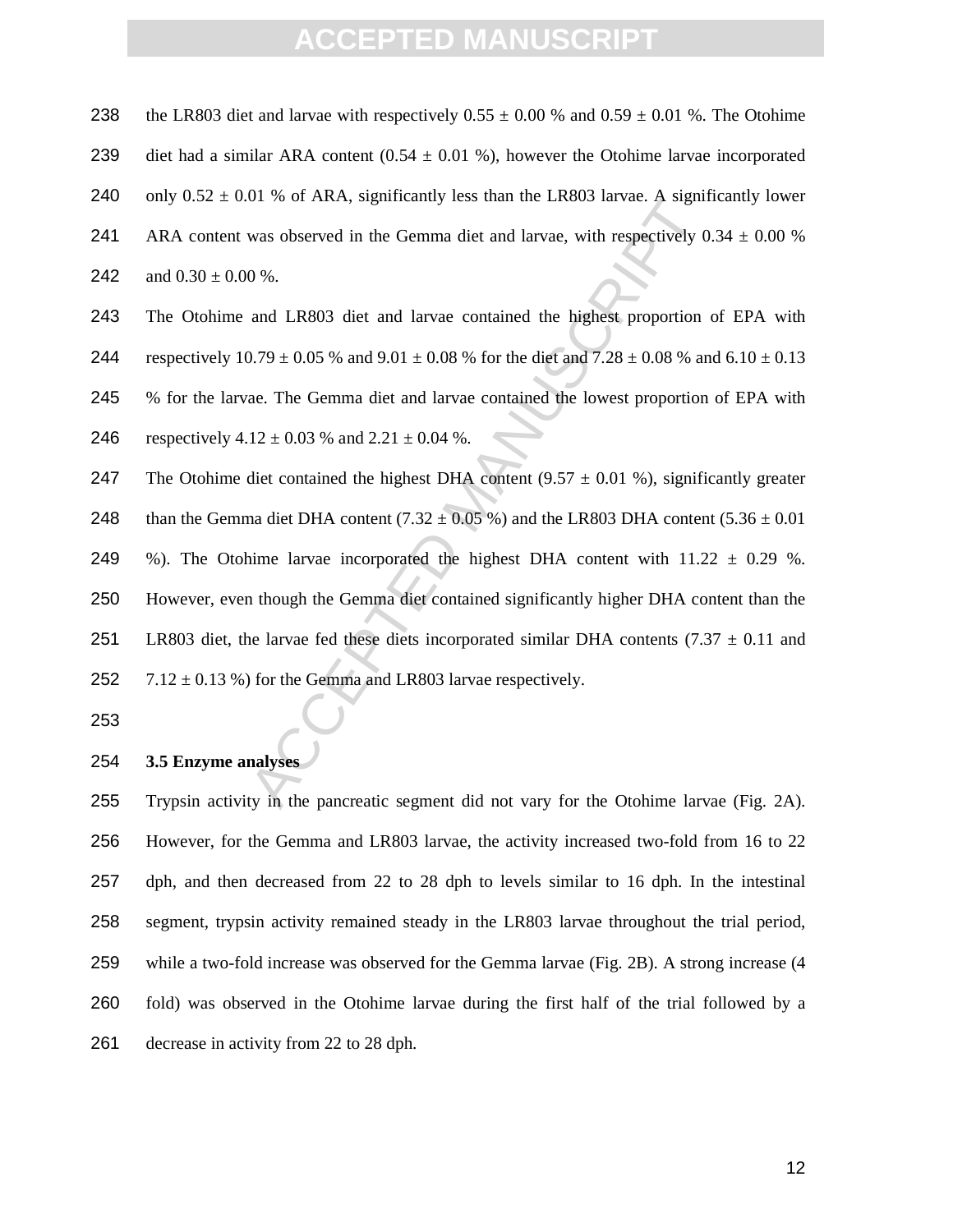Amylase activity in the pancreatic segment exhibited a similar pattern for the larvae from all treatments with a sharp decrease between 16 and 22 dph and stabilization from 22 and 28 dph (Fig. 2C). In the intestinal segment, amylase specific activity did not vary significantly in the Gemma and LR803 larvae (Fig. 2D). However, a two-fold increase was observed between 16 and 22 dph in the Otohime larvae, that decrease between 22 and 28 dph, and reach levels similar to 16 dph.

In the brush border membrane, AP specific activity decreased by half between 22 and 28 dph in the Otohime larvae (Fig. 3A). In contrast, AP activity in the Gemma larvae appeared to increase between 22 and 28 dph though it was not statistically significant (40%, p=0.087). Activity levels did not vary significantly for the LR803 larvae.

R803 larvae (Fig. 2D). However, a two-fold increase was observe<br>the Otohime larvae, that decrease between 22 and 28 dph, and<br>ph.<br>order membrane, AP specific activity decreased by half between 2<br>e larvae (Fig. 3A). In contr Activity levels of AN increased more than two-fold between 22 and 28 dph in the Gemma larvae (Fig. 3B). A 50 % increase was also observed for the Otohime larvae, while no significant difference was found in the LR803 larvae. During the trial period, an increase in leu-ala activity was observed in larvae from all treatments although only significantly for the Otohime and Gemma larvae (Fig. 3C). Between 16 and 22 dph, a two-fold increase was observed in the Gemma larvae and a three-fold increase in the Otohime larvae. Between 22 and 28 dph, no significant variations were observed in the Gemma larvae while a 20 % decrease was observed in the Otohime larvae.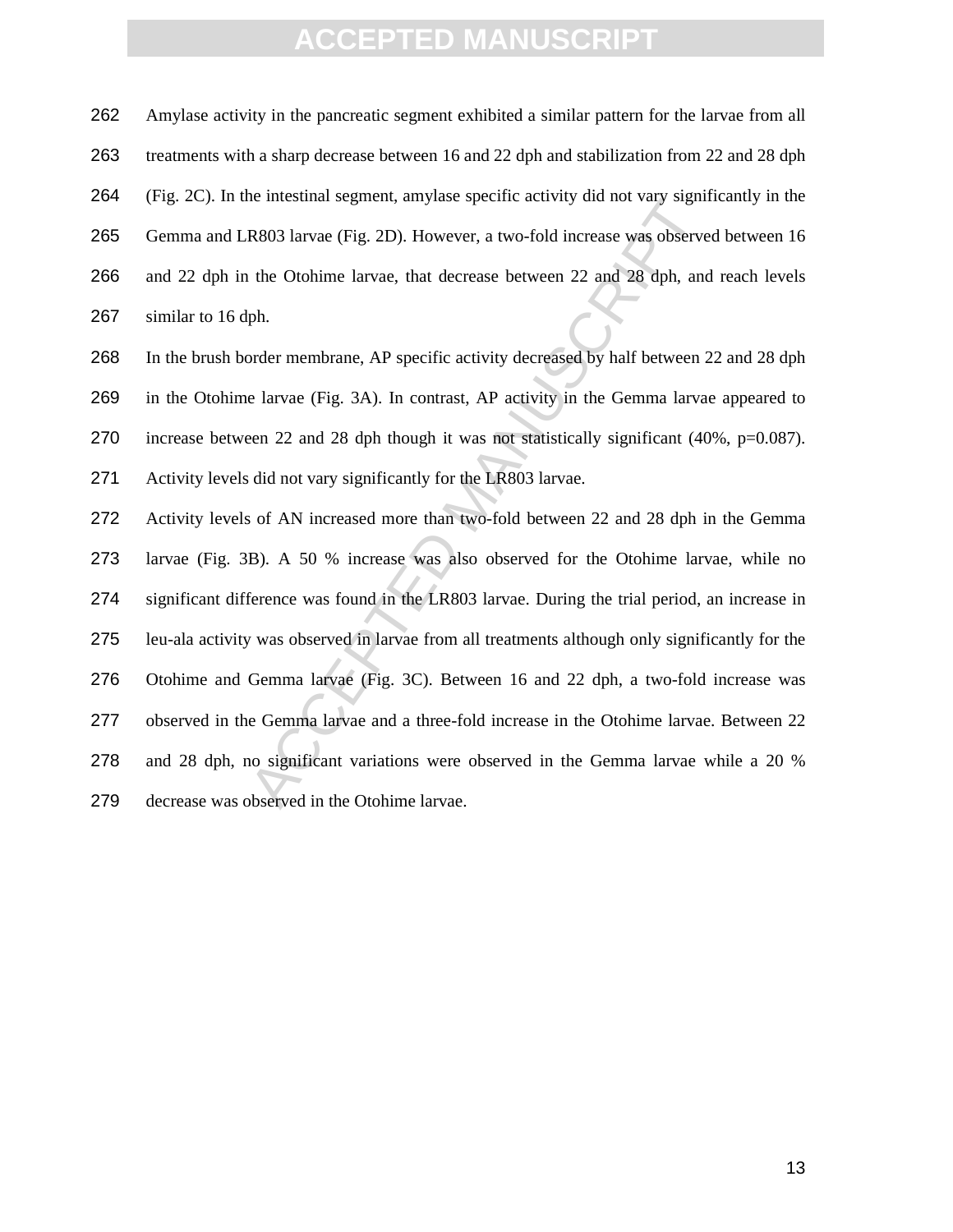#### **4. DISCUSSION**

This study showed that microdiet composition has a major impact on Florida pompano larvae, influencing growth, fatty acid incorporation and activity of digestive enzymes. Standard length, body depth and wet weight were all enhanced by the Gemma diet compared to the Otohime and LR803 diet. Survival was similar for all treatments hence all diets were able to support the growth of larvae after the end of the live food period.

No difference was observed in the lipid, moisture and ash content of the larvae despite significant differences in the proximate composition of the microdiets. This shows that the minimal lipid requirement was met and demonstrates the ability of Florida pompano larvae to tolerate some variations in the lipid dietary intake. However, significant differences were observed in the fatty acid profiles of the diets and larvae.

The metal growth, hatty actu incorporation and activity of digests.<br>
A, body depth and wet weight were all enhanced by the Gemma d<br>
c and LR803 dict. Survival was similar for all treatments hence at<br>
the growth of larvae a As previously mentioned, marine fish are unable to synthetize PUFAs *de novo*. The dietary importance of PUFAs has been widely studied and reviewed (Sargent et al. 1989; Watanabe and Kiron 1994; Izquierdo 1996; Sargent et al. 1999b; Sargent et al. 2002). However, major uncertainties remain in PUFA dietary requirements as they vary between species and are determined not only by the absolute amount of PUFAs, but also by their relative ratios (Hamre et al., 2013; Izquierdo et al., 2000; Sargent et al., 1997).

DHA plays a critical role in the structure of cell membrane, especially for the correct development of the visual and immune systems (Bell et al., 1995; Rodríguez et al., 1997; Sargent, Bell, et al., 1999; Koven, 2003; Benítez-Santana et al., 2007). DHA and EPA compete for the same enzyme to esterify fatty acid into phospholipid structures (Sargent, Mcevoy, et al., 1999). Several studies have demonstrated that DHA has a more dominant role in growth and membrane structure than EPA, suggesting that the relative proportions of DHA and EPA may have a greater impact than the absolute amount, with the necessity of a greater proportion of DHA than EPA (Glencross and Rutherford, 2011; Glencross, 2009; Reitan et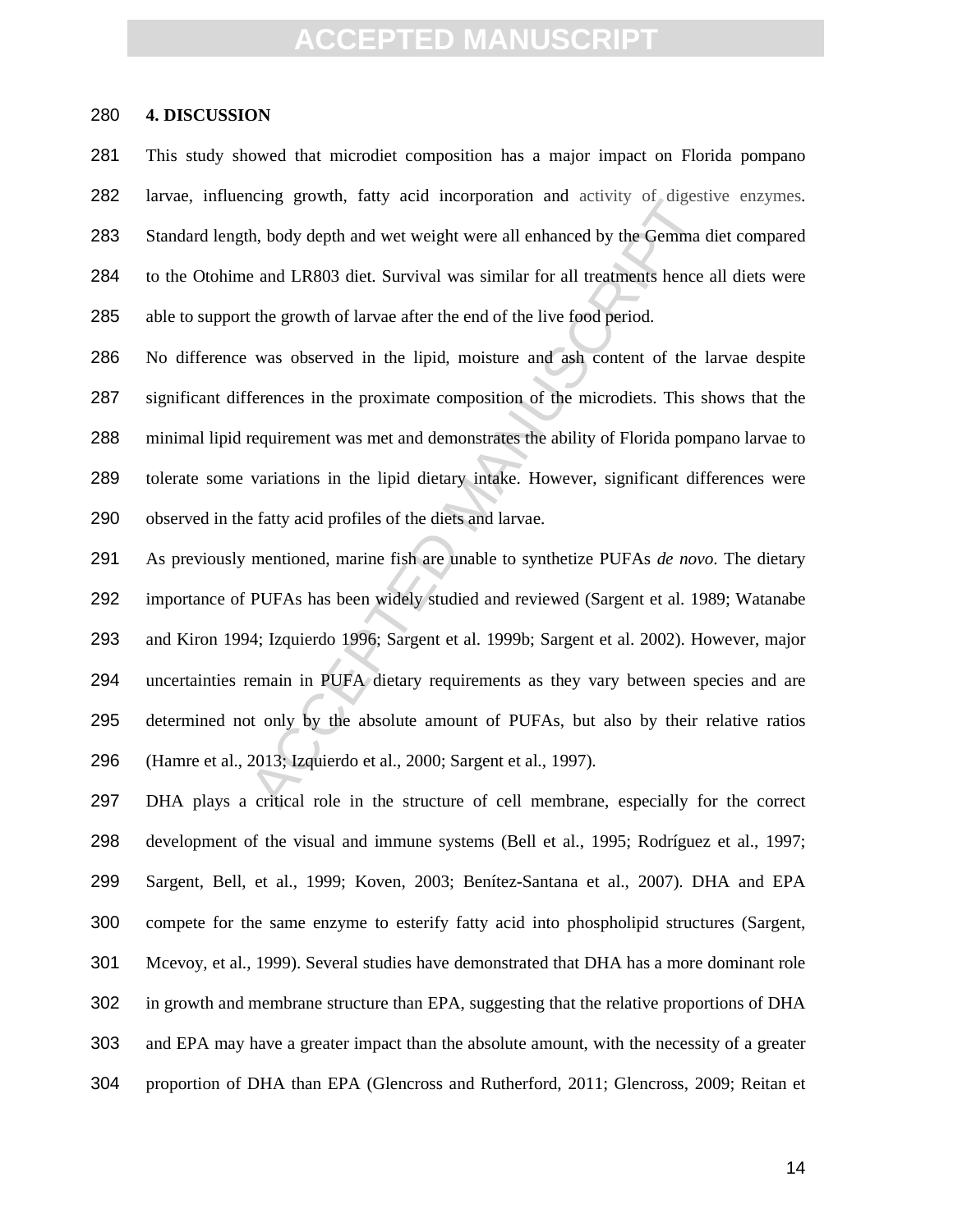bowest grownt. In contrast, the Gemina latvae, whit his dowest *D*<br>with a DHA:EPA ratio more than double of that of the Otohin<br>hibited the fastest growth. At the end of the experiment, DHA:EPA<br>ignificantly different from al., 1994; Rodríguez et al., 1998; Watanabe, 1993). Our results agree with that hypothesis, where the Otohime diet and larvae displayed the highest DHA and EPA contents but also displayed the lowest growth. In contrast, the Gemma larvae, with the lowest DHA and EPA contents but with a DHA:EPA ratio more than double of that of the Otohime or LR803 treatments, exhibited the fastest growth. At the end of the experiment, DHA:EPA ratios in the larvae were significantly different from the ratios in the diet. The amount of EPA in the larvae was significantly lower than that of the diet for all treatments. In contrast, the amount of DHA was significantly higher in the Otohime and LR803 larvae than in the diets while it did not vary in the Gemma treatment. This resulted in significantly higher DHA:EPA ratios in the larvae than in the diet for all treatments. This suggests the ability of the larvae to modulate, to some degree, the incorporation of EPA and some activity of the ∆6 desaturase, even though the activity of this enzyme seems too low to convert enough EPA to DHA to compensate the dietary deficiency (Vagner and Santigosa, 2011).

Among the HUFAs, DHA and EPA are the most abundant in marine fish eggs and tissues and the dietary requirements for these two fatty acids have been widely studied in comparison to ARA, though the latter plays a critical role in the development of the larvae (Sargent, Bell, et al., 1999; Bell, 2003). ARA is specifically concentrated in fish eggs, attesting to its high biological importance during the early phases of larval development (Bell et al., 1997).

EPA and ARA compete for the enzymes involved in the production of eicosanoids, with eicosanoids produced from ARA being more biologically active, implying that, like DHA and EPA, the ratio of ARA to EPA might be of greater importance than the absolute quantity (Sargent, Mcevoy, et al., 1999; Tocher, 2003). Results from this experiment are consistent with these earlier observations. Both the Gemma diet and larvae presented a lower ARA and EPA content than for the other treatments. However, they presented the highest ARA:EPA ratio and displayed the fastest growth. These results reinforce the fact that HUFA dietary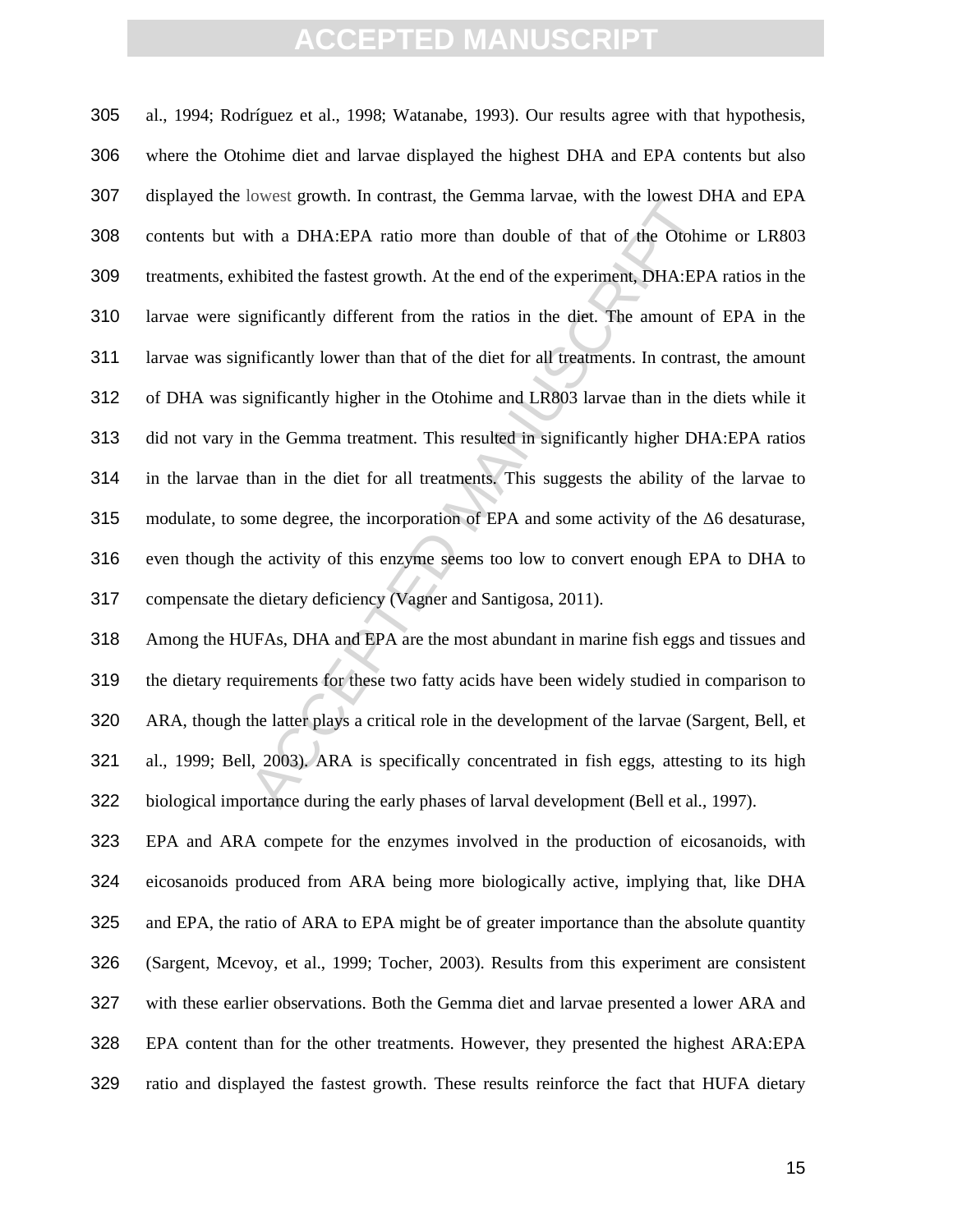requirements need to be considered as a whole, where the amount of each HUFA influences the final ratios and the required metabolic pathways. An important difference in the fatty acid profile of the different diets tested in this trial was the amount of LA. Despite the higher levels of LA in the Gemma and LR803 diet, no increase in the content of the desaturation/elongation pathway products was observed and it is likely that this fatty acid was primarily used as a source of energy.

in the Gemma and LR803 diet, no increase in the colongation pathway products was observed and it is likely that this 1 as a source of energy.<br>
their impact on larvae development and fatty acid incorporation, n<br>
ence the de In addition to their impact on larvae development and fatty acid incorporation, microdiets can strongly influence the development of the digestive system (Cahu and Zambonino-Infante, 2001). Marine fish larvae have to switch from a primary mode of digestion to an adult mode of digestion; the maturational process is characterized by the acquisition of a progressive efficient secretion of pancreatic enzymes, and the transition from a cytosolic to a brush border membrane digestion at the intestinal level (Dabrowski, 1984; Ronnestad et al., 2013; 342 Zambonino-Infante et al., 1997).

An increase in growth and survival has been reported in correlation with an increase of both pancreatic and intestinal enzyme activity in sea bass (Cahu and Zambonino-Infante, 1995), sole (Ribeiro et al., 1999) and cod (Wold et al., 2007). Pancreatic enzymes specific activity (activity per gram of protein) follow the same pattern in temperate marine fish, with an increase during the first days/weeks of the life cycle depending on the species, followed by a decrease to a constant level, not due to a decline in the amount of digestive enzymes, but as a result of the increase of tissue proteins in the growing larvae (Zambonino-Infante and Cahu, 2001). Changes in the enzyme activity during ontogeny are genetically programmed, however the diet influences the plateau level of enzymes and can delay or stop the digestive system maturation process if inadequate (Cahu and Zambonino-Infante, 2001; Krogdahl and Sundby, 1999). In this trial, the composition of the different diets impacted the development of digestive functions of the larvae. Results from the amylase and trypsin analyses indicated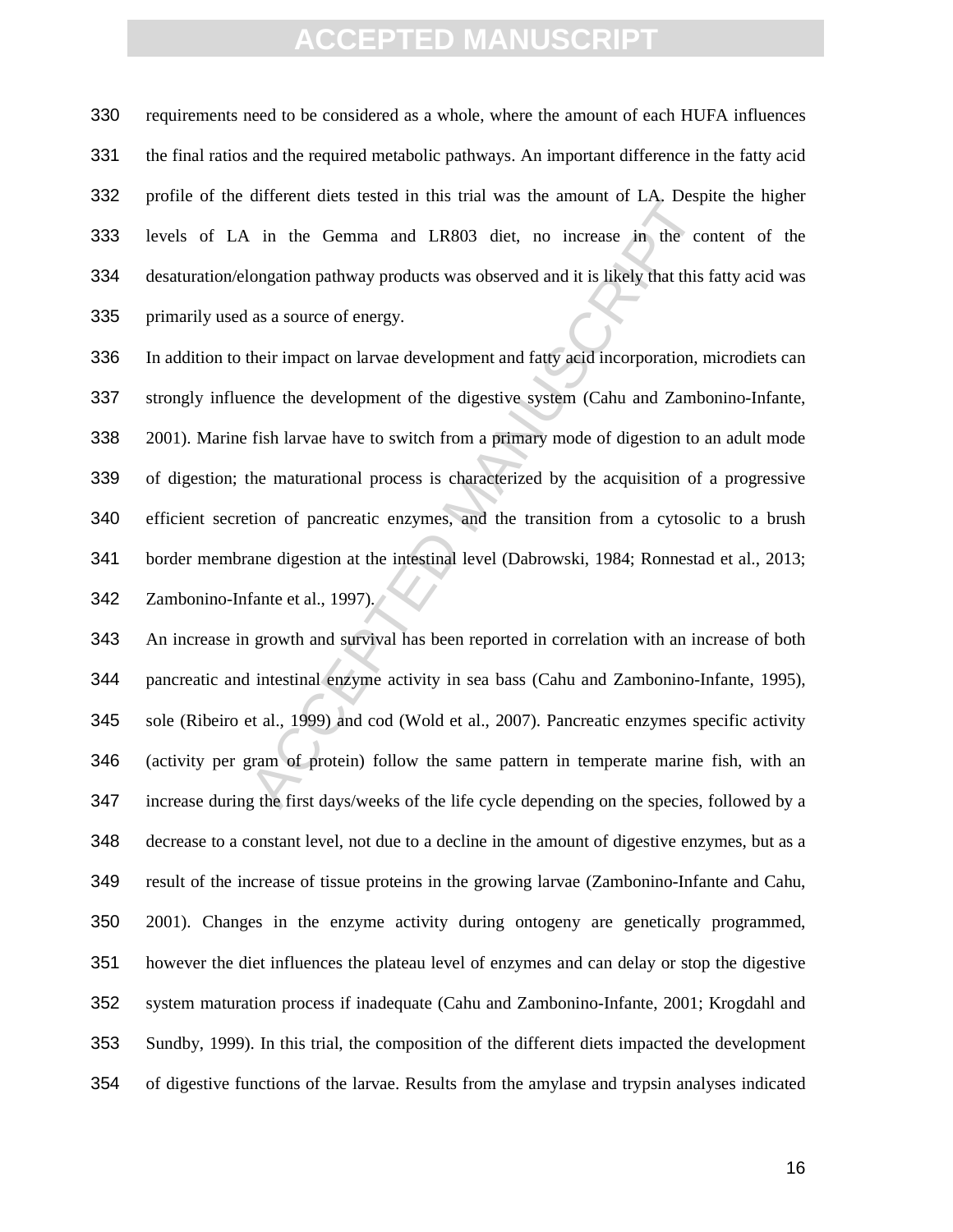constant low level (cand and Zanhommo-Imanic, 1994, retes<br>1999), a pattern comparable to the decline of lactase expressic<br>of mammals (Freund et al., 1990). In the present study, the stro<br>ivy was observed in the pancreatic that the pancreas is fully functional at 16 dph, which does not exclude that the pancreas may be functional at an earlier date. Amylase specific activity is high in young fish larvae then declines to a constant low level (Cahu and Zambonino-Infante, 1994; Péres et al., 1998; Ribeiro et al., 1999), a pattern comparable to the decline of lactase expression during the development of mammals (Freund et al., 1990). In the present study, the strong decline in amylase activity was observed in the pancreatic segment from 16 dph for all treatments. In the intestinal segment, amylase specific activity was significantly higher for larvae fed the Otohime diet indicating a stimulation in amylase secretion likely due to the potato starch contained in this diet. Indeed, starch content in the diet can influence amylase expression as demonstrated in sea bass (Péres et al., 1998, 1996), red drum (Buchet et al., 2000) and yellow croaker *Pseudosciaena crocea* (Ma et al., 2005).

Trypsin is responsible for the digestion of proteins during the early development of the larvae and its activity is influenced by both the source and quantity of protein in the diet (Guerreiro et al., 2010; Péres et al., 1996; Zambonino-Infante et al., 1996). In the present study, the higher specific activity of trypsin observed in the intestinal segment of the larvae fed Otohime suggests that the peak of specific activity in the pancreatic segment occurred before 16 dph and was likely a sign of a higher pancreatic secretory activity. The Gemma diet includes the highest amount of protein followed by the Otohime diet and then the LR803 diet. Therefore the increase of trypsin activity was not a result of the protein content of the diet but probably the result of differences in the source and molecular form of the protein in the diet. Indeed, each diet had a different main source of protein with the predominent ingredient being krill meal in Otohime, fish meal (native protein and protein hydrolysate) in Gemma and squid meal in LR803. Protein sources in microdiets have to provide an appropriate amino acid profile and also have to be highly digestible given the larvae's poor digestive capacities; in addition, they should have low water solubility due to the small surface to volume ratio of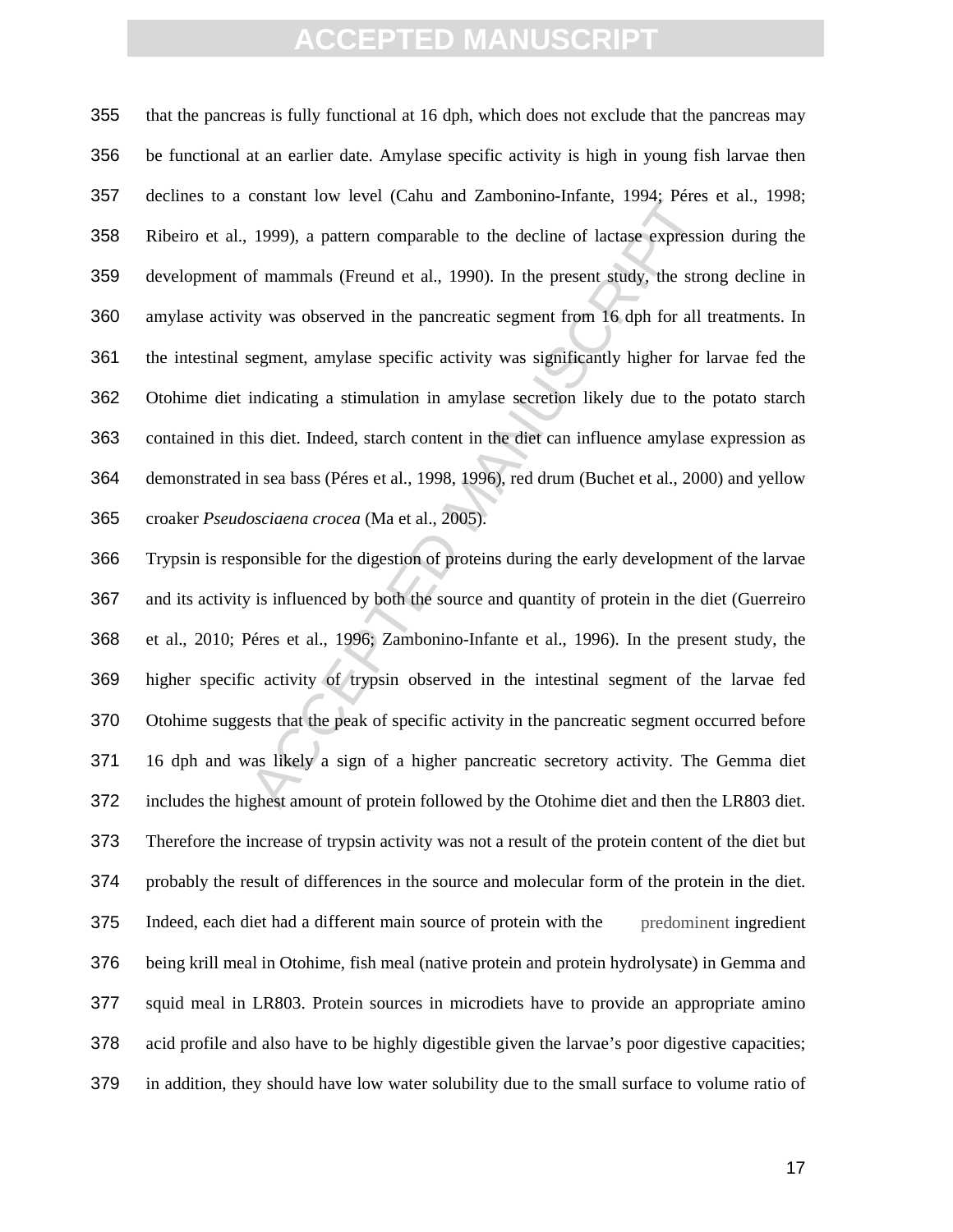**MANUSCRIPT** 

the diet particles (Nankervis and Southgate, 2006).

To facilitate proteins digestion and assimilation by the larvae, pre-digested proteins (protein hydrolysates) are frequently incorporated into microdiets. Low to moderate levels of protein hydrolysates have proven beneficial in several species including gilthead sea bream *Sparus aurata* (Zambonino-Infante et al., 1997) and European sea bass (Cahu et al., 1999) while high levels were detrimental in these same two species (Cahu et al., 1999; Kolkovski and Tandler, 2000). In the present study, the exact ingredient quantities and the presence or proportions of protein hydrolysates in the diets are not known. Therefore, it is difficult to characterize the effect of each source of protein on larvae development. However, the satisfactory results obtained with the Gemma larvae suggest that fish meal including a mix of native proteins and protein hydrolysates is an appropriate source of protein for pompano larvae.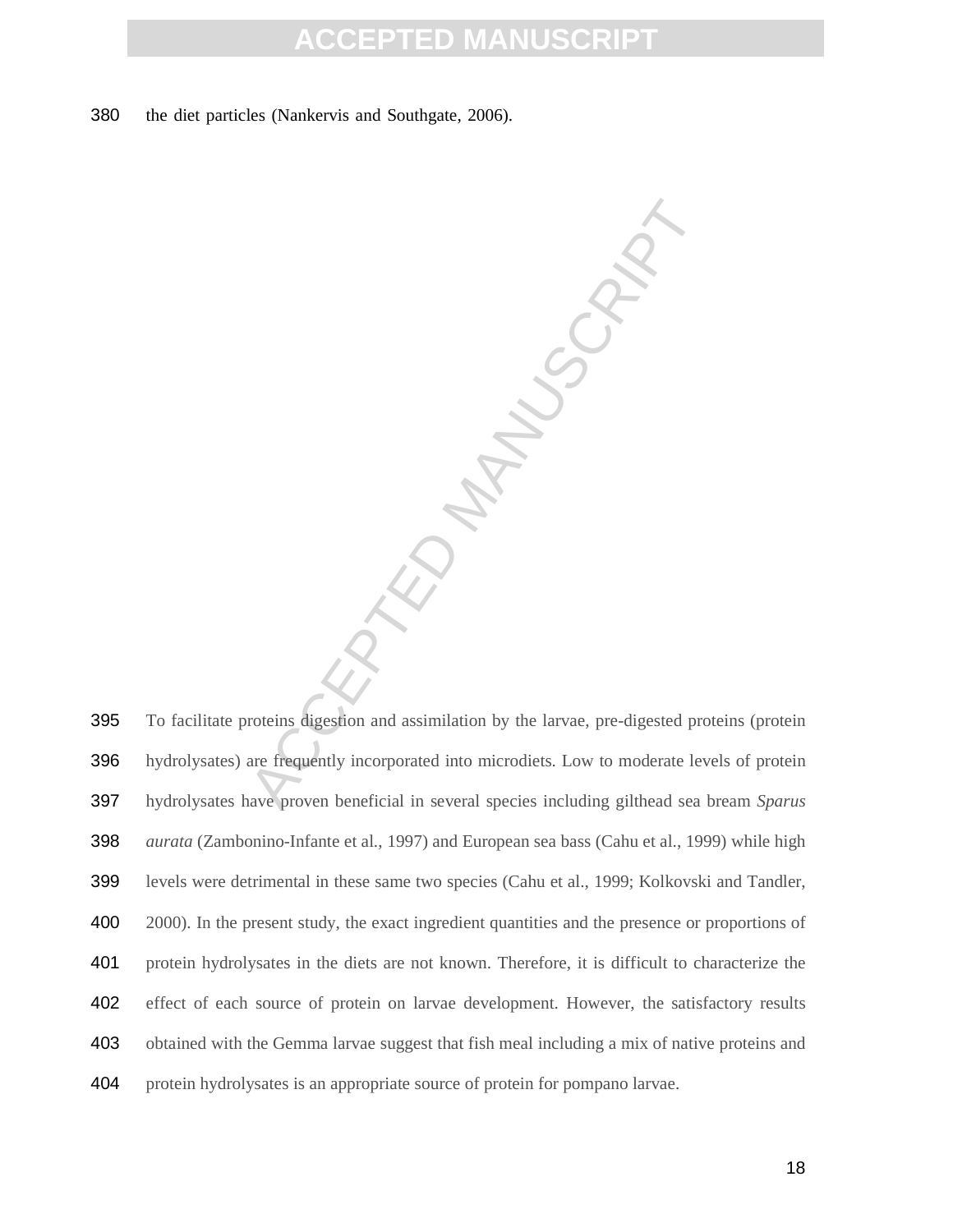and et al., 1996). As the emetocytes manne and prometate, the<br>velops and the associated enzyme activities increase while cyto<br>ine, indicating the establishment of the adult digestive system (B<br>ino-Infante and Cahu, 2001). AP and AN are intestinal enzymes mainly located in the brush border membrane of enterocytes while leu-ala peptidase is an intestinal enzyme mainly located in the cytosol of enterocytes (Cahu et al., 1998). As the enterocytes mature and proliferate, the brush border membrane develops and the associated enzyme activities increase while cytosolic enzyme activities decline, indicating the establishment of the adult digestive system (Boglino et al., 2012; Zambonino-Infante and Cahu, 2001). In this trial, no decline in leu-ala activity was observed in Gemma and LR803 larvae, while a peak was observed at 22 dph for Otohime larvae but with an activity level at 28 dph superior to 16 dph. Cytosolic digestion in Florida pompano seems to remain elevated after the onset of BBM enzymes; in consequence, the maturation of the enterocytes should be evaluated primarily through the activity of the BBM enzymes (i.e. AP and AN). Very minor changes were observed in the specific activity of AP and AN in the LR803 larvae, suggesting a delay in the maturation of the enterocytes in this group. At 22 dph, highest AP and AN specific activities were observed in the Otohime larvae. Contrariwise, this positive sign of enterocyte maturation was not confirmed at 28dph, particularly for AP. In contrast, larvae fed Gemma exhibited an appropriate maturation of the BBM enzymes. This suggests that the Otohime diet was probably adequate for young larvae before 22dph, but failed to sustain an appropriate development of Florida pompano larvae after this developmental date. Contrastingly, the larval development seemed to be more continuous and balanced with the Gemma diet, as demonstrated by the growth and enzymatic results.

In conclusion, this study brings new knowledge on Florida pompano dietary requirements and digestive development. Results first suggest that a diet including 20 % lipids, 55 % proteins, a DHA:EPA ratio greater than 1 and a ARA/EPA ratio of at least 0.08 is an adequate weaning diet for Florida pompano since the Gemma diet, with similar characteristics, promoted the best larvae performance in this experiment. Second, results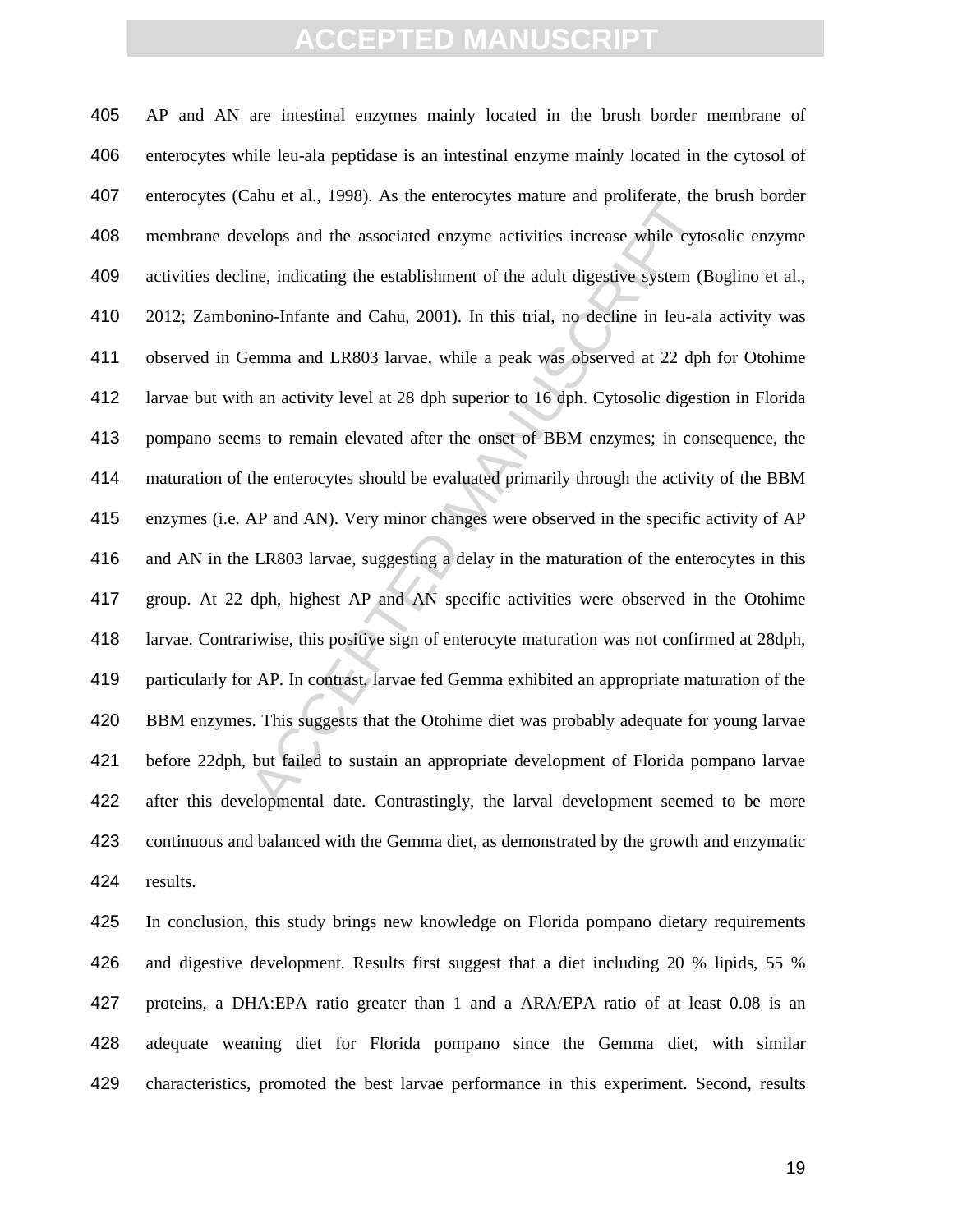430 from the enzyme analysis showed that the pancreas is fully functional by 16 dph suggesting that weaning onto a dry diet could occur earlier than in the present study. Additional research is needed to determine more precisely the Florida pompano larval nutritional requirements 433 . Indeed, even though lipids are one of the most important nutritional factors known to affect larvae growth and survival, numerous other macro and micro-nutrients can either enhanced or inhibit larvae development. This includes ingredients and supplementations present in low quantities in the diets tested in this study such as taurine (Pinto et al., 2013, 2010; Schreck et al., 2012), yeast (Tovar-Ramírez et al., 2010, 2004) or 438 vitamins and minerals (Hamre et al., 2013; Moren et al., 2011) which were beyond the scope of this study. However, the present results give a baseline of a suitable weaning diet, which can be used in future trials to determine the optimal weaning time for Florida pompano. 

ACCEPTED M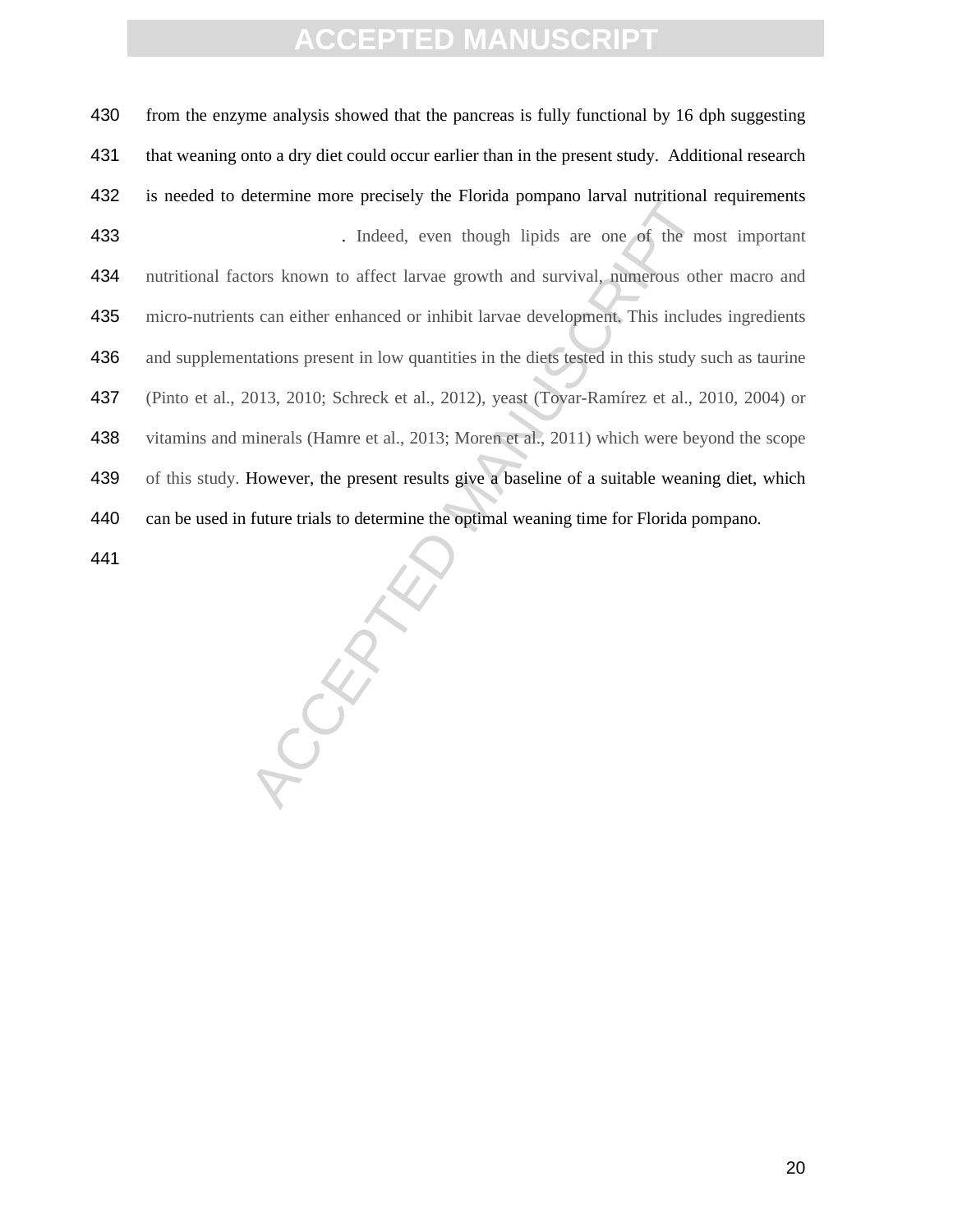#### **ACKNOWLEDGEMENTS**

atx, as well as DI Frederic Ballows from the Agricultural Resear<br>tes Department of Agriculture for manufacturing the reference dieg for donating the Germma diet, Cynthia Faulk from the In-<br>aboratory at the University of Te The authors would like to thank the research team at the Mote Marine Laboratory Aquaculture Park, as well as Dr Frederic Barrows from the Agricultural Research Service at 445 the United States Department of Agriculture for manufacturing the reference diet, Nick King from Skretting for donating the Gemma diet, Cynthia Faulk from the Fisheries and Mariculture Laboratory at the University of Texas Marine Science Institute for her help with the lipid analysis, James Dick and Graeme McWinnie from the Institute of Aquaculture at the University of Stirling for their assistance with the proximate analyses and Christine Huelvan from the Functional Physiology of Marine Organisms Unit at IFREMER for her assistance with the enzyme analyses. This study was supported by the University of Stirling, the Florida Department of Agriculture and Consumer Services, Adam H. Putnam, Commissioner, Contract No. 017138, and the National Sea Grant College Program of the U.S. Department of Commerce's National Oceanic and Atmospheric Administration (NOAA), Grant No. NA10OAR4170079. The views are those of the authors and do not necessarily reflect the view of these organizations.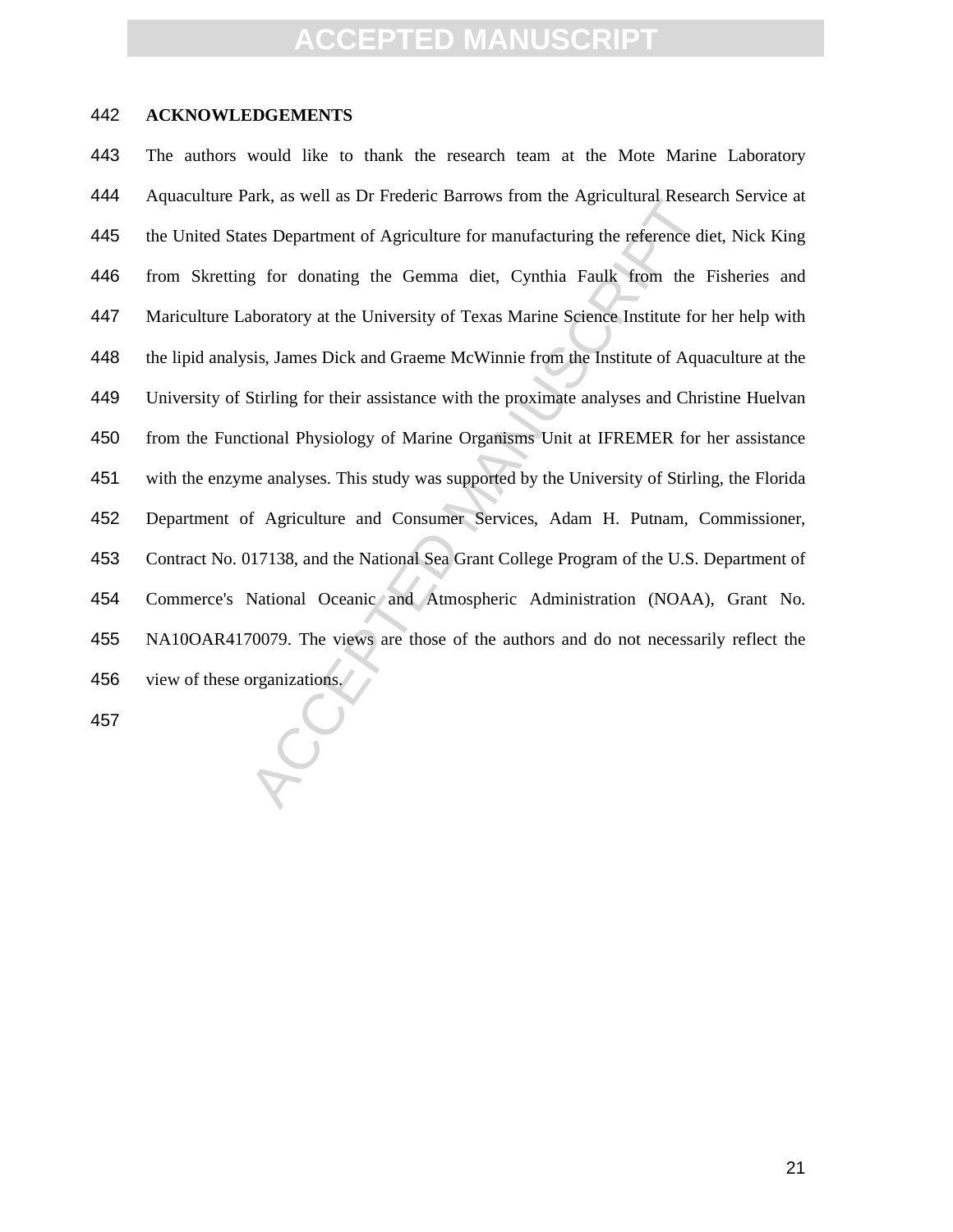#### **REFERENCES**

- AOAC, 2000. Official methods of analysis. Association of Official Analytical Chemists, Gaithersburg, Maryland, USA.
- Bell, G., 2003. Arachidonic acid in aquaculture feeds: current status and future opportunities.

Aquaculture 218, 491–499.

- Bell, G., Farndale, B.M., Bruce, M., Navas, J.M., Carillo, M., 1997. Effects of broodstock dietary lipid on fatty acid compositions of eggs from sea bass ( *Dicentrarchus labrax* ). Aquaculture 149, 107–119.
- ourg, Maryland, USA.<br>
Arachidonic acid in aquaculture feeds: current status and future oure 218, 491-499.<br>
dale, B.M., Bruce, M., Navas, J.M., Carillo, M., 1997. Effects copid on fatty acid compositions of eggs from sea ba Bell, M. V, Batty, R.S., Dick, J.R., Fretwell, K., Navarro, J.C., Sargent, J.R., 1995. Dietary deficiency of docosahexaenoic acid impairs vision at low light intensities in juvenile herring (*Clupea harengus* L.). Lipids 30, 443–449.
- Benítez-Santana, T., Masuda, R., Juárez Carrillo, E., Ganuza, E., Valencia, Hernández-Cruz, C.M., Izquierdo, M.S., 2007. Dietary n-3 HUFA deficiency induces a reduced visual response in gilthead seabream *Sparus aurata* larvae. Aquaculture 264, 408–417.
- Bessey, O.A., Lowry, O.H., Brock, M.J., 1946. A method for the rapid determination of alkaline phosphates with five cubic millimeters of serum. J. Biol. Chem. 164, 321–9.
- Boglino, A., Darias, M.J., Ortiz-Delgado, J.B., Özcan, F., Estévez, A., Andree, K.B., Hontoria, F., Sarasquete, C., Gisbert, E., 2012. Commercial products for Artemia enrichment affect growth performance, digestive system maturation, ossification and incidence of skeletal deformities in Senegalese sole (*Solea senegalensis*) larvae. Aquaculture 324-325, 290–302.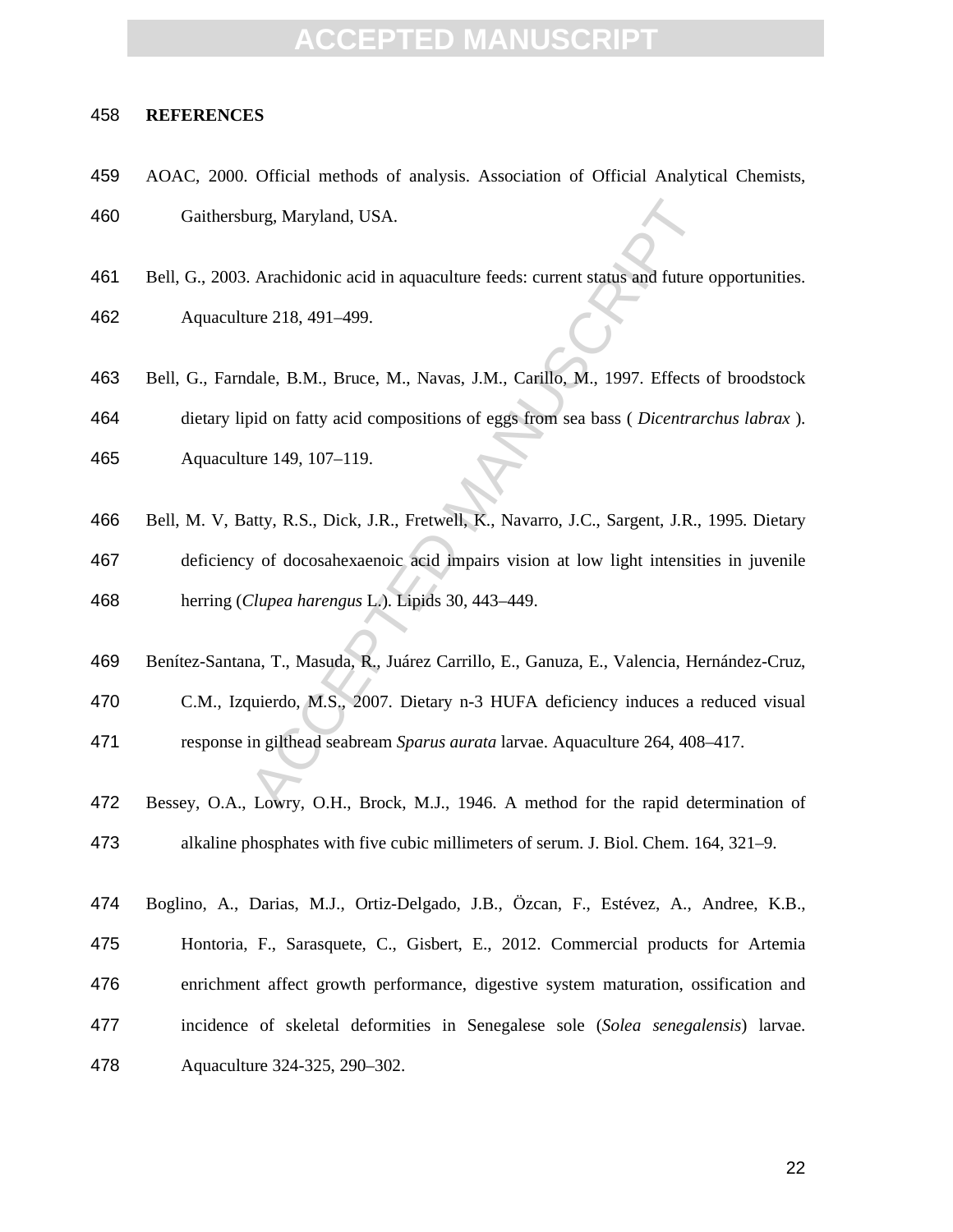#### **EPTED MAI**

| 479 | Bonaldo, A., Parma, L., Badiani, A., Serratore, P., Gatta, P.P., 2011. Very early weaning of |
|-----|----------------------------------------------------------------------------------------------|
| 480 | common sole (Solea solea L.) larvae by means of different feeding regimes and three          |
| 481 | commercial microdiets: Influence on performances, metamorphosis development and              |
| 482 | tank hygiene. Aquaculture 321, 237–244.                                                      |

- Bradford, M.M., 1976. A rapid and sensitive method for the quantitation of microgram quantities of protein utilizing the principle of protein-dye binding. Anal. Biochem. 72, 248–54.
- Buchet, V., Zambonino-Infante, J.L., Cahu, C.L., 2000. Effect of lipid level in a compound diet on the development of red drum (*Sciaenops ocellatus*) larvae. Aquaculture 184, 339–347.
- aa introducts. innuence on periormances, includions developed and sensitive method for the quantitation control.<br>ACCEPTED MANUSCRIPT MANUSCRIPT MANUSCRIPT MANUSCRIPT MANUSCRIPT MANUSCRIPT MANUSCRIPT MANUSCRIPT MANUSCRIPT M Cahu, C.., Zambonino Infante, J.., Quazuguel, P., Le Gall, M.., 1999. Protein hydrolysate vs. fish meal in compound diets for 10-day old sea bass *Dicentrarchus labrax* larvae. Aquaculture 171, 109–119.
- Cahu, C.L., Zambonino-Infante, J.L., 1994. Early weaning of sea bass (*Dicentrarchus labrax*) larvae with a compound diet: Effect on digestive enzymes. Comp. Biochem. Physiol. Part A Physiol. 109, 213–222.
- Cahu, C.L., Zambonino-Infante, J.L., 1995. Effect of the molecular form of dietary nitrogen supply in sea bass larvae: Response of pancreatic enzymes and intestinal peptidases. Fish Physiol. Biochem. 14, 209–214.
- Cahu, C.L., Zambonino-Infante, J.L., 2001. Substitution of live food by formulated diets in marine fish larvae. Aquaculture 200, 161–180.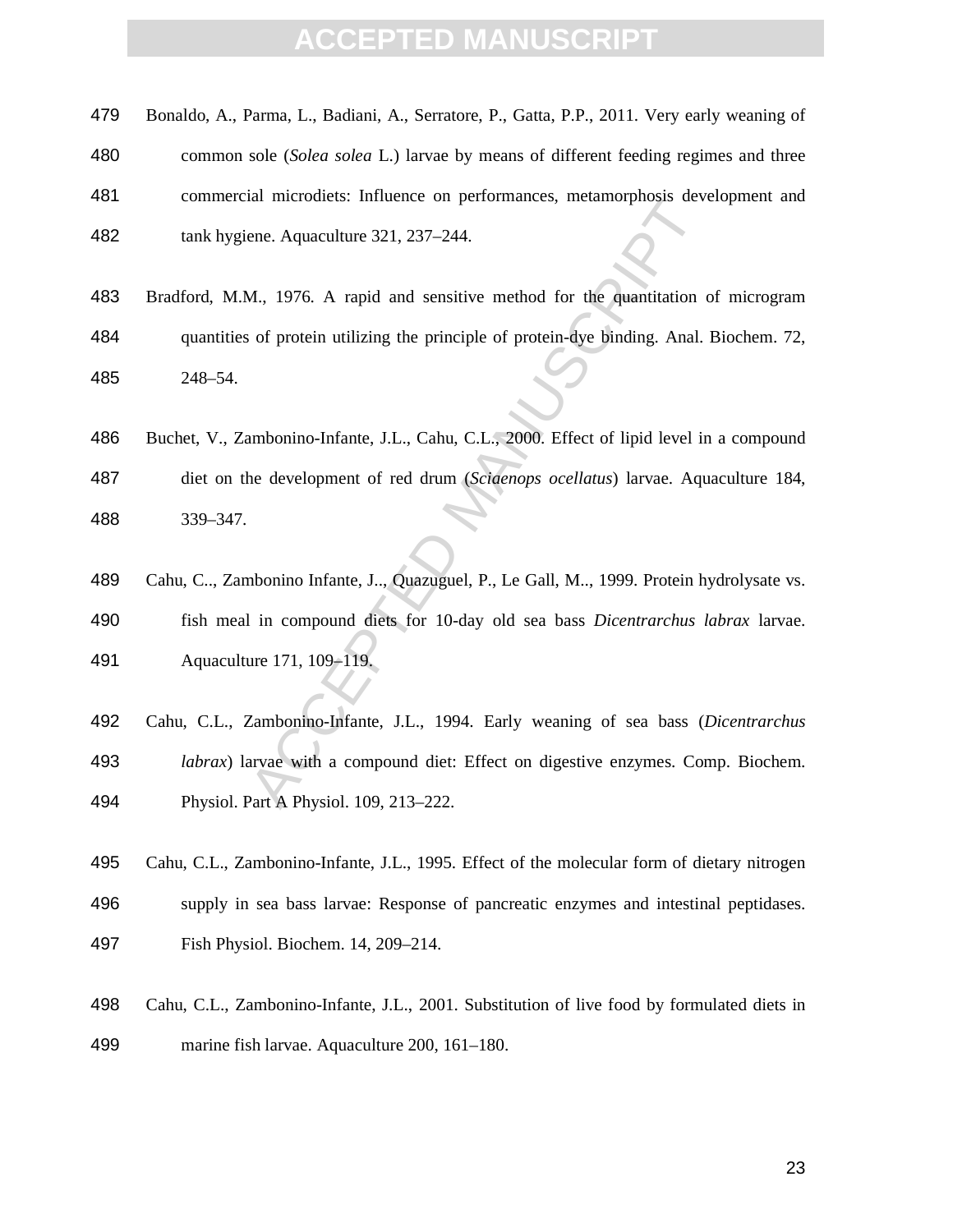- Cahu, C.L., Zambonino-Infante, J.L., Barbosa, V., 2003. Effect of dietary phospholipid level
- and phospholipid:neutral lipid value on the development of sea bass (*Dicentrarchus*

*labrax*) larvae fed a compound diet. Br. J. Nutr. 90, 21–28.

- Cahu, C.L., Zambonino-Infante, J.L., Peres, A., Quazuguel, P., Gall, M.M. Le, 1998. Algal
- addition in sea bass (*Dicentrarchus labrax*) larvae rearing : effect on digestive enzymes. Aquaculture 161, 479–489.
- Callan, C., Jordaan, A., Kling, L.., 2003. Reducing Artemia use in the culture of Atlantic cod (*Gadus morhua*). Aquaculture 219, 585–595.
- Canavate, J.P., Fernandez-Diaz, C., 1999. Influence of co-feeding larvae with live and inert diets on weaning the sole Solea senegalensis onto commercial dry feeds. Aquaculture 174, 255–263.
- IVae Ieu a compound diet. Bl. J. Null. 90, 21–26.<br>
ambonino-Infante, J.L., Peres, A., Quazuguel, P., Gall, M.M. Le<br>
in sea bass *(Dicentrarchus labrax*) larvae réaring<br>
Elect<br>
Aquaculture 161, 479–489.<br>
daan, A., Kling, L. Cavalin, F.G., Weirich, C.R., 2009. Larval performance of aquacultured Florida pompano (*Trachinotus carolinus*) fed rotifers (*Brachionus plicatilis*) enriched with selected commercial diets. Aquaculture 292, 67–73.
- Conceição, L.E.C., Yúfera, M., Makridis, P., Morais, S., Dinis, M.T., 2010. Live feeds for early stages of fish rearing. Aquac. Res. 41, 613–640.
- Coutteau, P., Geurden, I., Camara, M.R., Bergot, P., Sorgeloos, P., 1997. Review on the dietary effects of phospholipids in fish and crustacean larviculture. Aquaculture 155, 149–164.
- Cox, E.S., Pankhurst, P.M., 2000. Feeding behaviour of greenback flounder larvae, *Rhombosolea tapirina* (Günther) with differing exposure histories to live prey. Aquaculture 183, 285–297.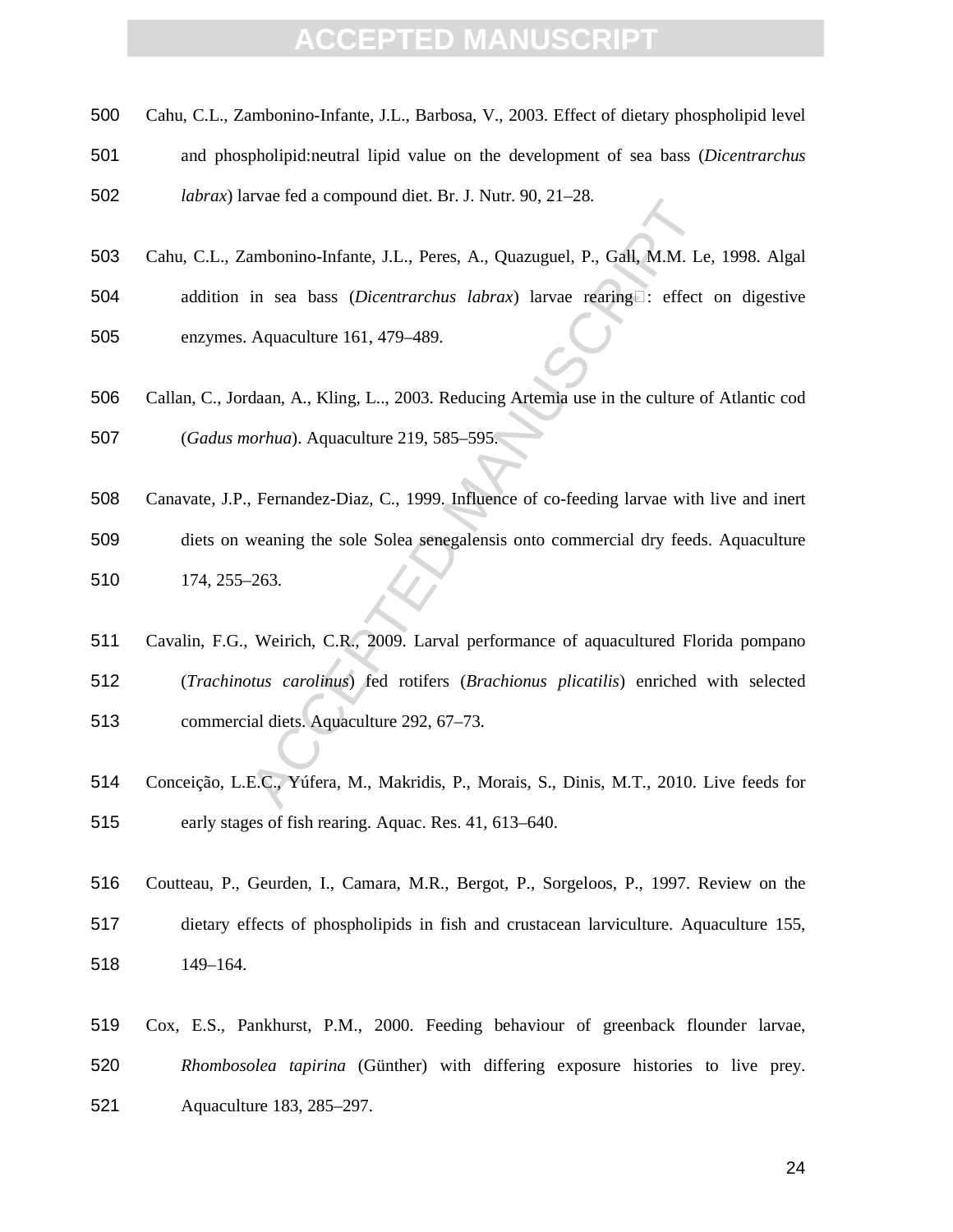- Curnow, J., King, J., Bosmans, J., Kolkovski, S., 2006. The effect of reduced Artemia and
- rotifer use facilitated by a new microdiet in the rearing of barramundi *Lates calcarifer*
- (BLOCH) larvae. Aquaculture 257, 204–213.
- 525 Dabrowski, K., 1984. The feeding of fish larvae $\square$ : present « $\square$ state of the art $\square$ » and perspectives. Reprod. Nutr. Dev. 24, 807–833.
- Station 1984. The feeding of fish larvae $\square$ : present « Static of the Wes. Reprod. Nutr. Dev. 24, 807–833.<br>
igueira, L., Conceição, L.E.C., Gavaia, P.J., Ribeiro, L., Dinis, M.<br>
in Senegalese sole larvae with inert diet f Engrola, S., Figueira, L., Conceição, L.E.C., Gavaia, P.J., Ribeiro, L., Dinis, M.T., 2009. Co-feeding in Senegalese sole larvae with inert diet from mouth opening promotes growth at weaning. Aquaculture 288, 264–272.
- Fernandez-Diaz, C., Pascual, E., Yúfera, M., 1994. Feeding behaviour and prey size selection of gilthead seabream, *Sparus aurata*, larvae fed on inert and live food. Mar. Biol. 118, 323–328.
- Fletcher, R.C., Roy, W., Davie, A., Taylor, J., Robertson, D., Migaud, H., 2007. Evaluation of new microparticulate diets for early weaning of Atlantic cod (*Gadus morhua*): Implications on larval performances and tank hygiene. Aquaculture 263, 35–51.
- Folch, J., Lees, M., Sloane Stanley, G.H., 1957. A simple method for the isolation and purification of total lipides from animal tissues. J. Biol. Chem. 226, 497–509.
- Freund, J.N., Torp, N., Duluc, I., Foltzer-Jourdainne, C., Danielsen, M., Raul, F., 1990.
- Comparative expression of the mRNA for three intestinal hydrolases during postnatal development in the rat. Cell. Mol. Biol. 36, 729–36.
- Gilbert, C., 1986. Species profiles: life histories and environmental requirements of coastal fishes and invertebrates (south Florida): Florida pompano. Biol. Rep. 82, 24.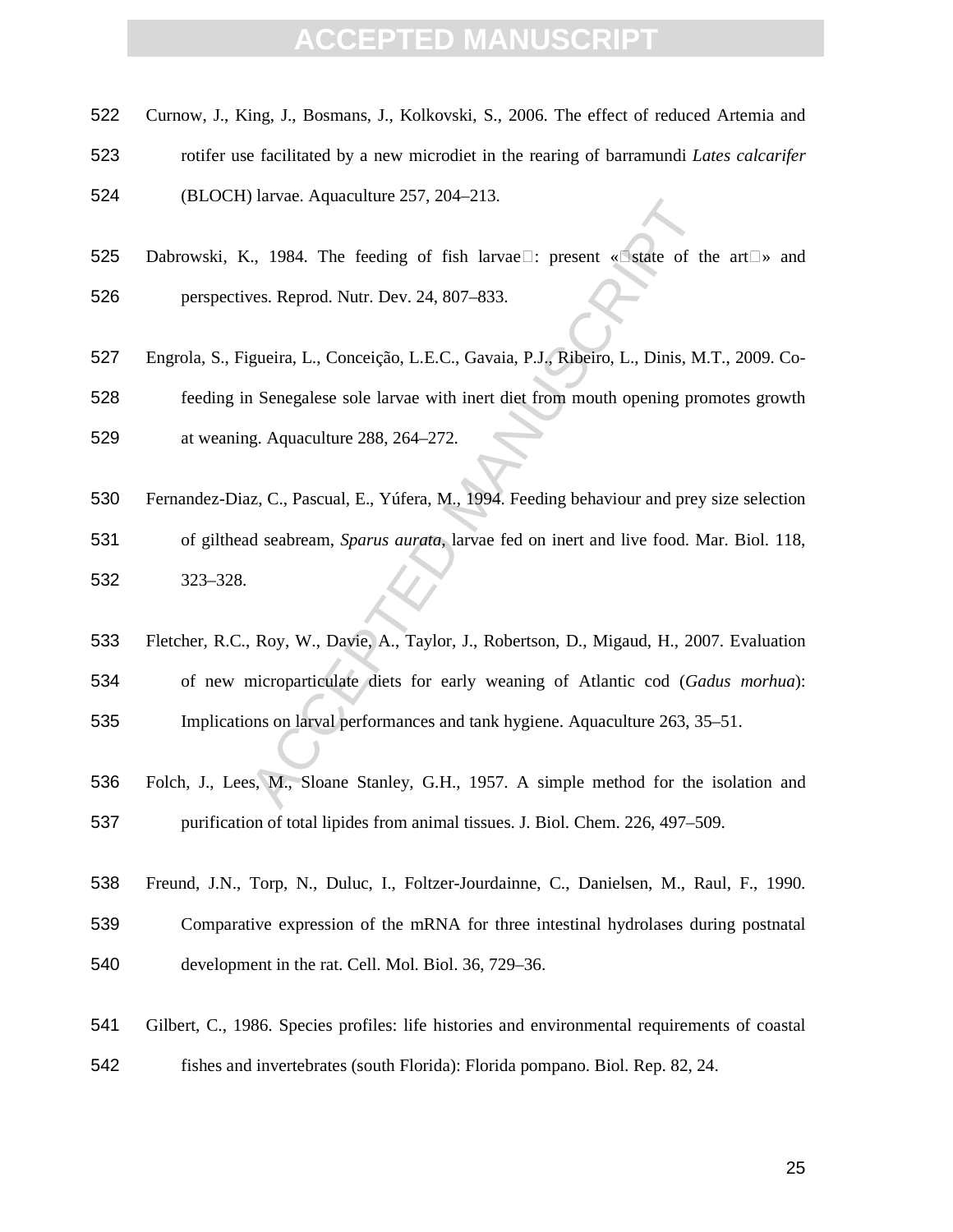- Glencross, B., Rutherford, N., 2011. A determination of the quantitative requirements for docosahexaenoic acid for juvenile barramundi (*Lates calcarifer*). Aquac. Nutr. 17, e536–e548.
- Glencross, B.D., 2009. Exploring the nutritional demand for essential fatty acids by aquaculture species. Rev. Aquac. 1, 71–124.
- Govoni, J.J., Boehlert, G.W., Watanabej, Y., 1986. The physiology of digestion in fish larvae. Environ. Biol. Fishes 16, 59–77.
- Guerreiro, I., de Vareilles, M., Pousão-Ferreira, P., Rodrigues, V., Dinis, M.T., Ribeiro, L.,
- 2010. Effect of age-at-weaning on digestive capacity of white seabream (*Diplodus sargus*). Aquaculture 300, 194–205.
- Hamre, K., Yúfera, M., Rønnestad, I., Boglione, C., Conceição, L.E.C., Izquierdo, M., 2013.
- Fish larval nutrition and feed formulation: knowledge gaps and bottlenecks for advances in larval rearing. Rev. Aquac. 5, S26–S58.
- Fo. 2009. Exploring the nutritional demand for essential fa<br>respecies. Rev. Aquac. 1, 71–124.<br>Boehlert, G.W., Watanabej, Y., 1986. The physiology of dige<br>aviron. Biol. Fishes 16, 59–77.<br>de Vareilles, M., Pousão-Ferreira, P Holm, H., Hanssen, L.E., Krogdahl, A., Florholmen, J., 1988. High and low inhibitor soybean meals affect human duodenal proteinase activity differently: in vivo comparison with bovine serum albumin. J. Nutr. 118, 515–520.
- Holt, G.J., 1993. Feeding Larval Red Drum on Microparticulate Diets in a Closed Recirculating Water System. J. World Aquac. Soc. 24, 225–230.
- Iversen, E.S., Berry, F.H., 1969. Fish Mariculture: Progress and Potential. Proceeding Gulf Caribb. Fish. Inst. 21, 163–176.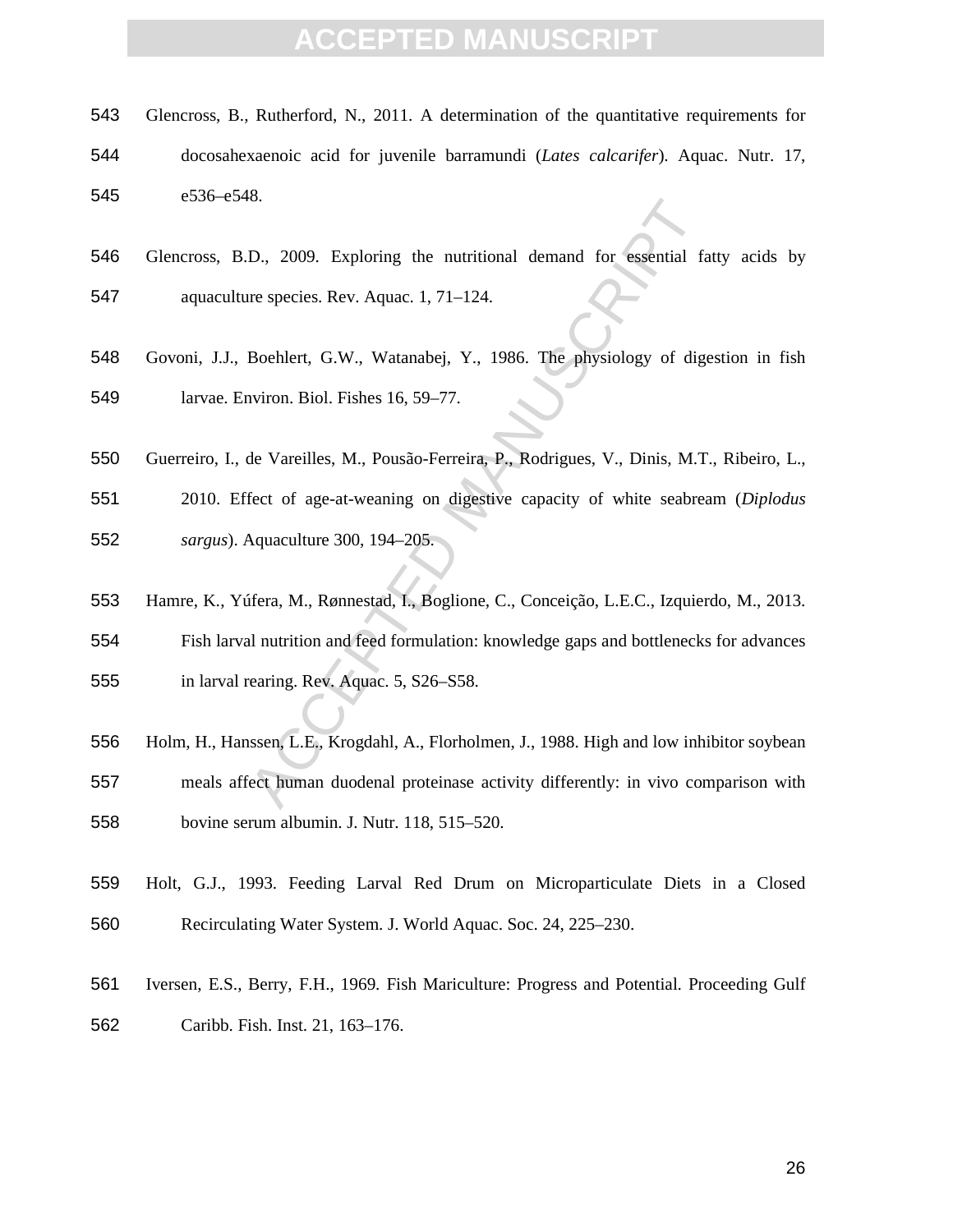- Izquierdo, M.S., 1996. Review Article Essential fatty acid requirements of cultured marine fish larvae. Aquac. Nutr. 2, 183–191.
- Izquierdo, M.S., Socorro, J., Arantzamendi, L., Hernández-Cruz, C.M., 2000. Recent advances in lipid nutrition in fish larvae. Fish Physiol. Biochem. 22, 97–107.
- Kanazawa, A., Koshio, S., Teshima, S.-I., 1989. Growth and survival of larval Red Sea
- Bream *Pagrus major* and Japanese Flounder *Paralichthys olivaceus* fed microbound diets. J. World Aquac. Soc. 20, 31–37.
- S., Socorro, J., Arantzamendi, L., Hernández-Cruz, C.M., 2<br>
in lipid nutrition in fish larvae. Fish Physiol. Biochem. 22, 97–10.<br>
A Koshio, S., Teshima, S.-l., 1989. Growth and survival of lar<br>
agrus major and Japanese Flo Kolkovski, S., Koven, W., Tandler, A., 1997. The mode of action of Artemia in enhancing utilization of microdiet by gilthead seabream *Sparus aurata* larvae. Aquaculture 155, 193–205.
- Kolkovski, S., Tandler, A., 2000. The use of squid protein hydrolysate as a protein source in microdiets for gilthead seabream *Sparus aurata* larvae. Aquac. Nutr. 6, 11–15.
- Kolkovski, S., Tandler, A., Kissil, G.W., Gertler, A., 1993. The effect of dietary exogenous digestive enzymes on ingestion, assimilation, growth and survival of gilthead seabream (*Sparus aurata*, Sparidae, Linnaeus) larvae. Fish Physiol. Biochem. 12, 203–209.
- Koven, W., 2003. Key factors influencing juvenile quality in mariculture: a review. Isr. J. Aquac. 55, 283–297.
- Koven, W., Kolkovski, S., Hadas, E., Gamsiz, K., Tandler, a, 2001. Advances in the development of microdiets for gilthead seabream, *Sparus aurata*: a review. Aquaculture 194, 107–121.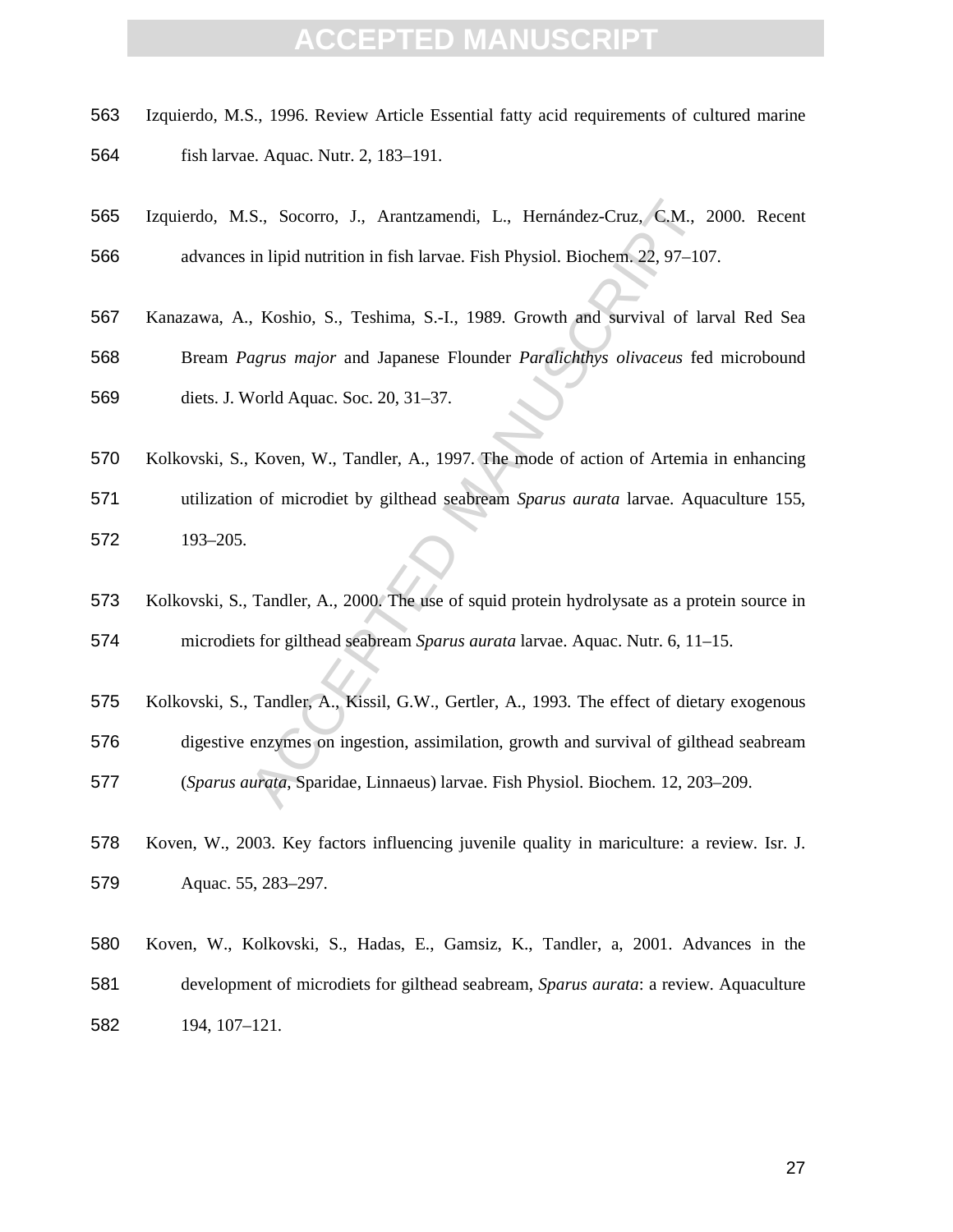- Krogdahl, A., Sundby, A., 1999. Characteristics of pancreatic function in fish, in:
- Pierzynowski, S.G., Zabielski, R. (Eds.), Biology of the Pancreas in Growing Animals.

Elsevier Science, Amsterdam, pp. 437–458.

- Kvåle, A., Yúfera, M., Nygård, E., Aursland, K., Harboe, T., Hamre, K., 2006. Leaching
- properties of three different micropaticulate diets and preference of the diets in cod
- (*Gadus morhua* L.) larvae. Aquaculture 251, 402–415.
- Langdon, C., 2003. Microparticle types for delivering nutrients to marine fish larvae. Aquaculture 227, 259–275.
- Lauff, M., Hofer, R., 1984. Proteolytic enzymes in fish development and the importance of dietary enzymes. Aquaculture 37, 335–346.
- Lavens, P., Sorgeloos, P., 2000. The history, present status and prospects of the availability of Artemia cysts for aquaculture. Aquaculture 181, 397–403.
- Stellare, Allistetiaan, pp. 457-450.<br>
Accelere, Allistetiaan, pp. 457-450.<br>
Solf three different micropaticulate diets and preference of the<br> *torhua* L.) larvae. Aquaculture 251, 402-415.<br>
2003. Microparticle types for de Leu, M.-Y., Liou, C.-H., Wu, C.-H., 1991. Feasibility of using micro-coated diet fed to larval yellow-finned black porgy, *Acanthopagrus Latus* (Houttuyn). J. Fish. Soc. Taiwan 18, 287–294.
- Ma, H., Cahu, C.L., Zambonino-Infante, J.L., Yu, H., Duan, Q., Le Gall, M.-M., Mai, K.,
- 2005. Activities of selected digestive enzymes during larval development of large
- yellow croaker (*Pseudosciaena crocea*). Aquaculture 245, 239–248.
- Maroux, S., Louvard, D., Barath, J., 1973. The aminopeptidase from hog intestinal brush border. Biochim. Biophys. Acta - Enzymol. 321, 282–295.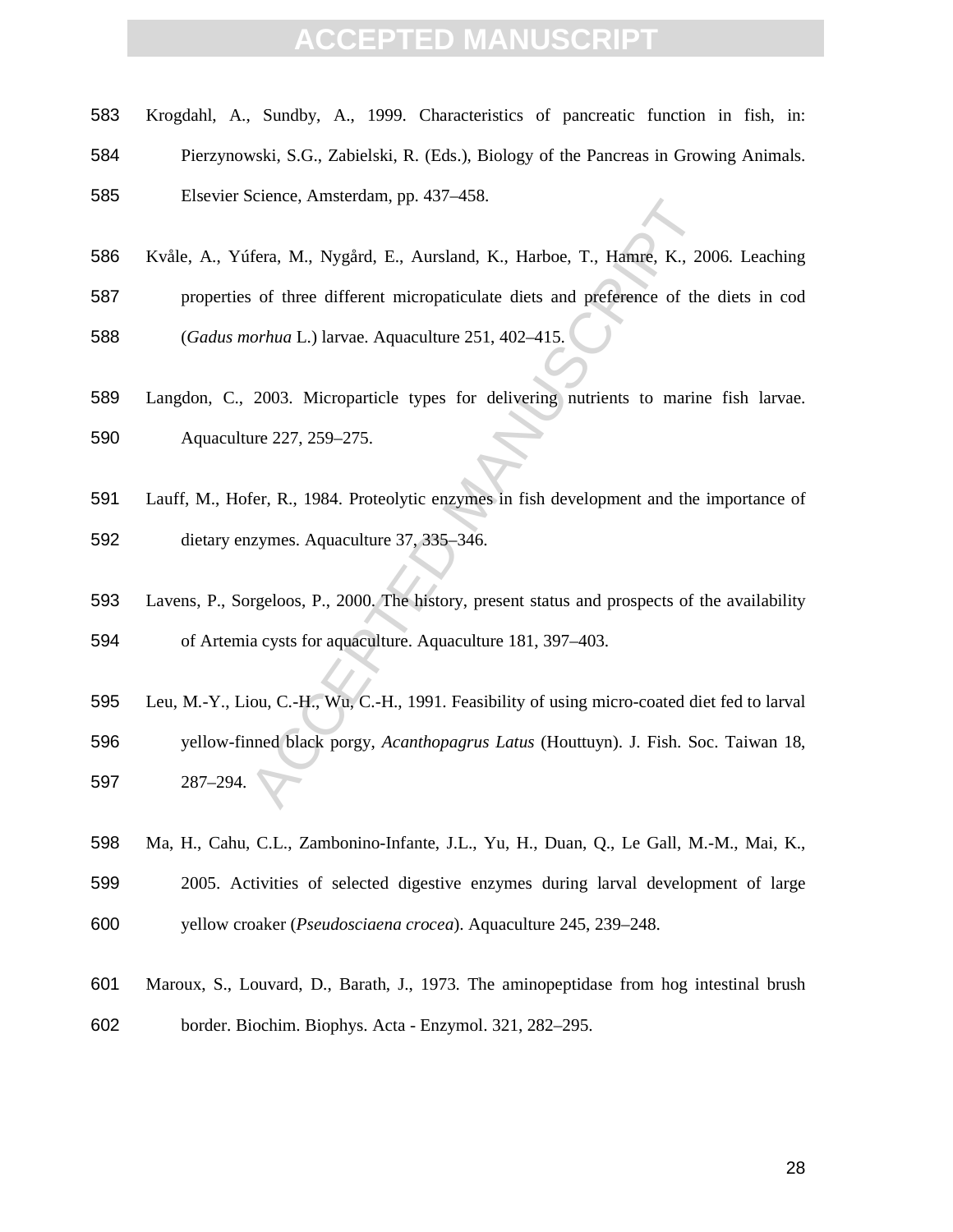- Métais, P., Bieth, J., 1968. Determination of alpha-amylase by a microtechnic. Ann. Biol. Clin. (Paris). 26, 133–42.
- Moe, M.A.J., Lewis, R.H., Ingle, R.M., 1968. Pompano mariculture: preliminary data and basic considerations. Florida State Board Conserv. Mar. Res. Lab. - Tech. Ser. 55, 65.
- Lewis, R.H., Ingle, R.M., 1968. Pompano mariculture; preliminal indicators. Florida State Board Conserv. Mar. Res. Lab. Tech. S<br>
(aagbo, R., Hamre, K., 2011. Micronutrients, in: Holt, G.J. (Ed.)<br>
Wiley-Blackwell, Oxford, Moren, M., Waagbo, R., Hamre, K., 2011. Micronutrients, in: Holt, G.J. (Ed.), Larval Fish Nutrition. Wiley-Blackwell, Oxford, UK.
- Morrison, W.R., Smith, L.M., 1964. Preparation of fatty acid methyl esters and dimethylacetals from lipids with boron fluoride--methanol. J. Lipid Res. 5, 600–608.
- Nankervis, L., Southgate, P.C., 2006. An integrated assessment of gross marine protein
- sources used in formulated microbound diets for barramundi (*Lates calcarifer*) larvae. Aquaculture 257, 453–464.
- Nicholson, J.A., Kim, Y.S., 1975. A one-step l-amino acid oxidase assay for intestinal peptide hydrolase activity. Anal. Biochem. 63, 110–117.
- NOAA/NMFS, 2013. Annual Commercial Landing Statistics [WWW Document]. URL http://www.st.nmfs.noaa.gov/commercial-fisheries/commercial-landings/annual-
- landings/index
- Olafsen, J.A., 2001. Interactions between fish larvae and bacteria in marine aquaculture. Aquaculture 200, 223–247.
- Péres, A., Cahu, C.L., Zambonino-Infante, J.L., Gall, M.M., Quazuguel, P., 1996. Amylase and trypsin responses to intake of dietary carbohydrate and protein depend on the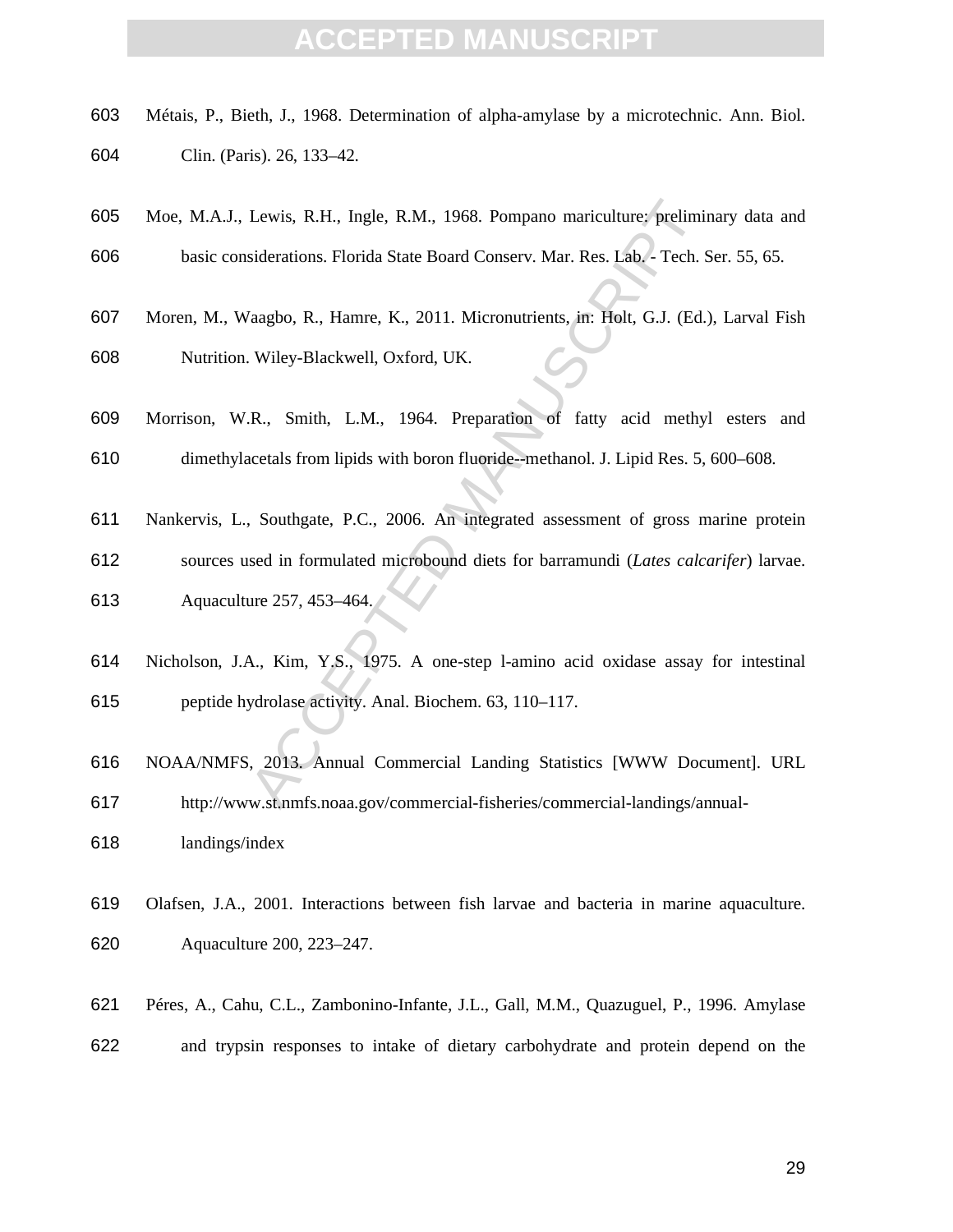- developmental stage in sea bass (*Dicentrarchus labrax*) larvae. Fish Physiol. Biochem. 15, 237–242.
- Péres, A., Zambonino-Infante, J.L., Cahu, C.L., 1998. Dietary regulation of activities and mRNA levels of trypsin and amylase in sea bass ( *Dicentrarchus labrax* ) larvae. Fish Physiol. Biochem. 19, 145–152.
- mbonino-Infante, J.L., Cahu, C.L., 1998. Dietary regulation of a<br>vels of trypsin and amylase in sea bass (*Dicentrarchus labrax*<br>Biochem. 19, 145–152.<br>gueira, L., Ribeiro, L., Yúfera, M., Dinis, M.T., Aragão, C., 2<br>uupplem Pinto, W., Figueira, L., Ribeiro, L., Yúfera, M., Dinis, M.T., Aragão, C., 2010. Dietary taurine supplementation enhances metamorphosis and growth potential of *Solea senegalensis* larvae. Aquaculture 309, 159–164.
- Pinto, W., Rønnestad, I., Dinis, M.T., Aragão, C., 2013. Taurine and fish development: insights for the aquaculture industry, in: Idrissi, A. El, L'Amoreaux, W.J. (Eds.), Taurine 8. Springer New York, pp. 329–34.
- Reitan, K., Rainuzzo, J., Olsen, Y., 1994. Influence of lipid composition of live feed on growth, survival and pigmentation of turbot larvae. Aquac. Int. 2, 33–48.
- Ribeiro, L., Zambonino-Infante, J.L., Cahu, C.L., Dinis, M.T., 1999. Development of digestive enzymes in larvae of *Solea senegalensis*, Kaup 1858. Aquaculture 179, 465– 473.
- Riley, K., Charles, W., Cerino, D., 2009. Development and growth of hatchery-reared larval Florida pompano ( *Trachinotus carolinus* ). Fish. Bull. 107, 318–328.
- Rodríguez, C., Pérez, J.A., Badía, P., Izquierdo, M.S., Fernández-Palacios, H., Lorenzo
- Hernandez, A., 1998. The n-3 highly unsaturated fatty acids requirements of gilthead
- seabream (*Sparus aurata* L .) larvae when using an appropriate DHA EPA ratio in the
- diet. Aquaculture 169, 9–23.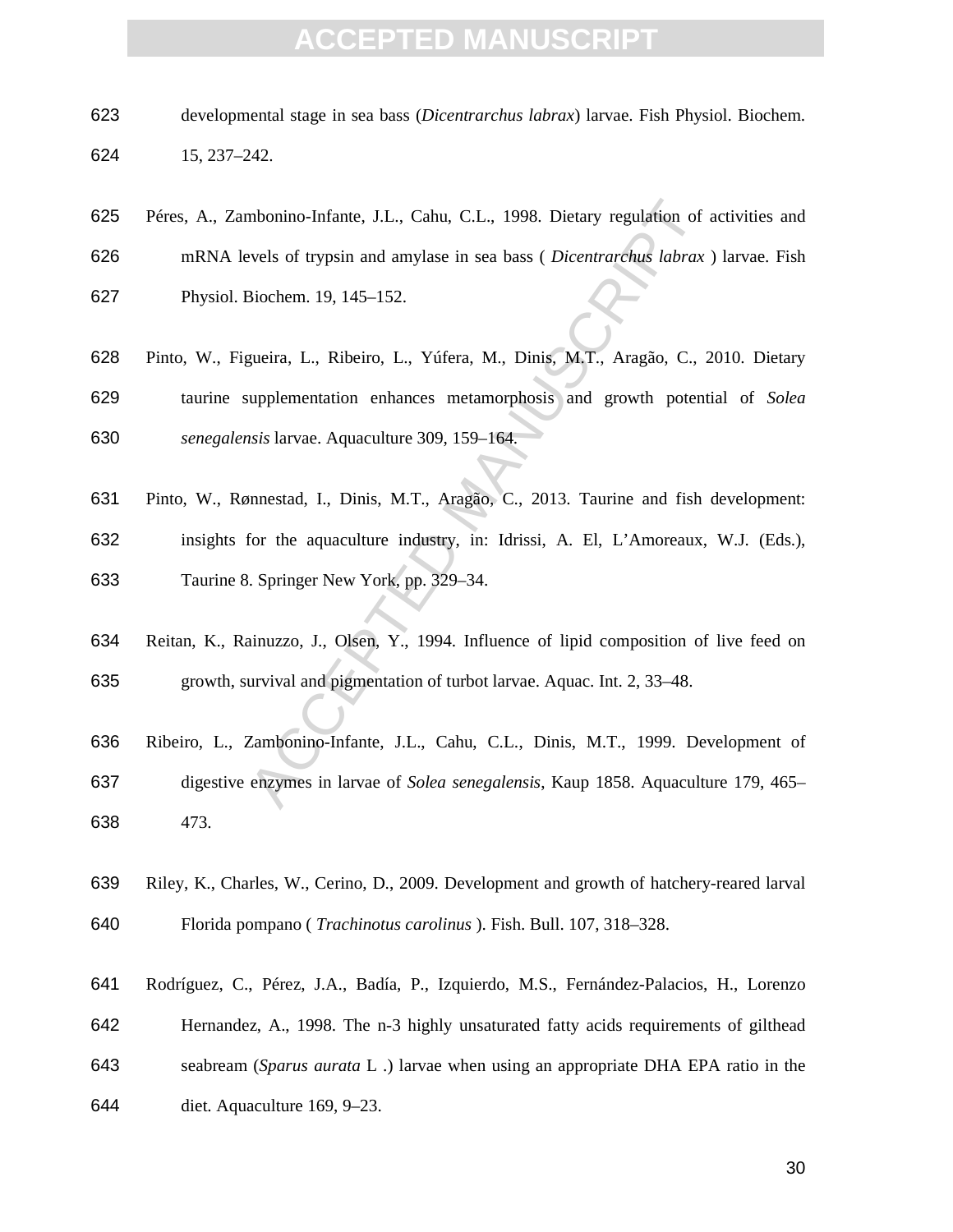- Rodríguez, C., Pérez, J.A., Diaz, M., Izquierdo, M.S., Fernández-Palacios, H., Lorenzo
- Hernandez, A., 1997. Influence of the EPA / DHA ratio in rotifers on gilthead seabream

( *Sparus aurata* ) larval development. Aquaculture 150, 77–89.

- Ronnestad, I., Manuel, Y., Ueberschar, B., Ribeiro, L., Sæle, Ø., Boglione, C., 2013. Feeding
- behaviour and digestive physiology in larval fish : current knowledge , and gaps and bottlenecks in research. Rev. Aquac. 5, S59–S98.
- Rosenlund, G., Stoss, J., Talhot, C., 1997. Co-feeding marine fish larvae with inert and live diets. Aquaculture 155, 183–191.
- Sargent, J.R., Bell, G., McEvoy, L.A., Tocher, D.R., Estévez, A., 1999a. Recent
- developments in the essential fatty acid nutrition of fish. Aquaculture 177, 191–199.
- Sargent, J.R., Henderson, R.J., Tocher, D.R., 1989. The lipids, in: Halver, J.E. (Ed.), Fish Nutrition. Interscience Publishers, New York, pp. 153–218.
- Sargent, J.R., Mcevoy, L., Estévez, A., Bell, G., Bell, M. V, Henderson, R.J., Tocher, D.R.,
- Manuel, Y., Ueberschar, B., Ribeiro, L., Sæle, Ø., Boglione, C., 2<br>
Manuel, Y., Ueberschar, B., Ribeiro, L., Sæle, Ø., Boglione, C., 2<br>
r and digestive physiology in larval fish<sup>[1]</sup>: current knowledge, it<br>
ks in research. 1999b. Lipid nutrition of marine fish during early development: current status and future directions. Aquaculture 179, 217–229.
- Sargent, J.R., McEvoy, L.A., Bell, G., 1997. Requirements, presentation and sources of polyunsaturated fatty acids in marine fish larval feeds. Aquaculture 155, 117–127.
- Sargent, J.R., Tocher, D.R., Bell, G., 2002. The Lipids, in: Halver, J., Hardy, R. (Eds.), Fish
- Nutrition. Elsevier, San Diego, pp. 181–257.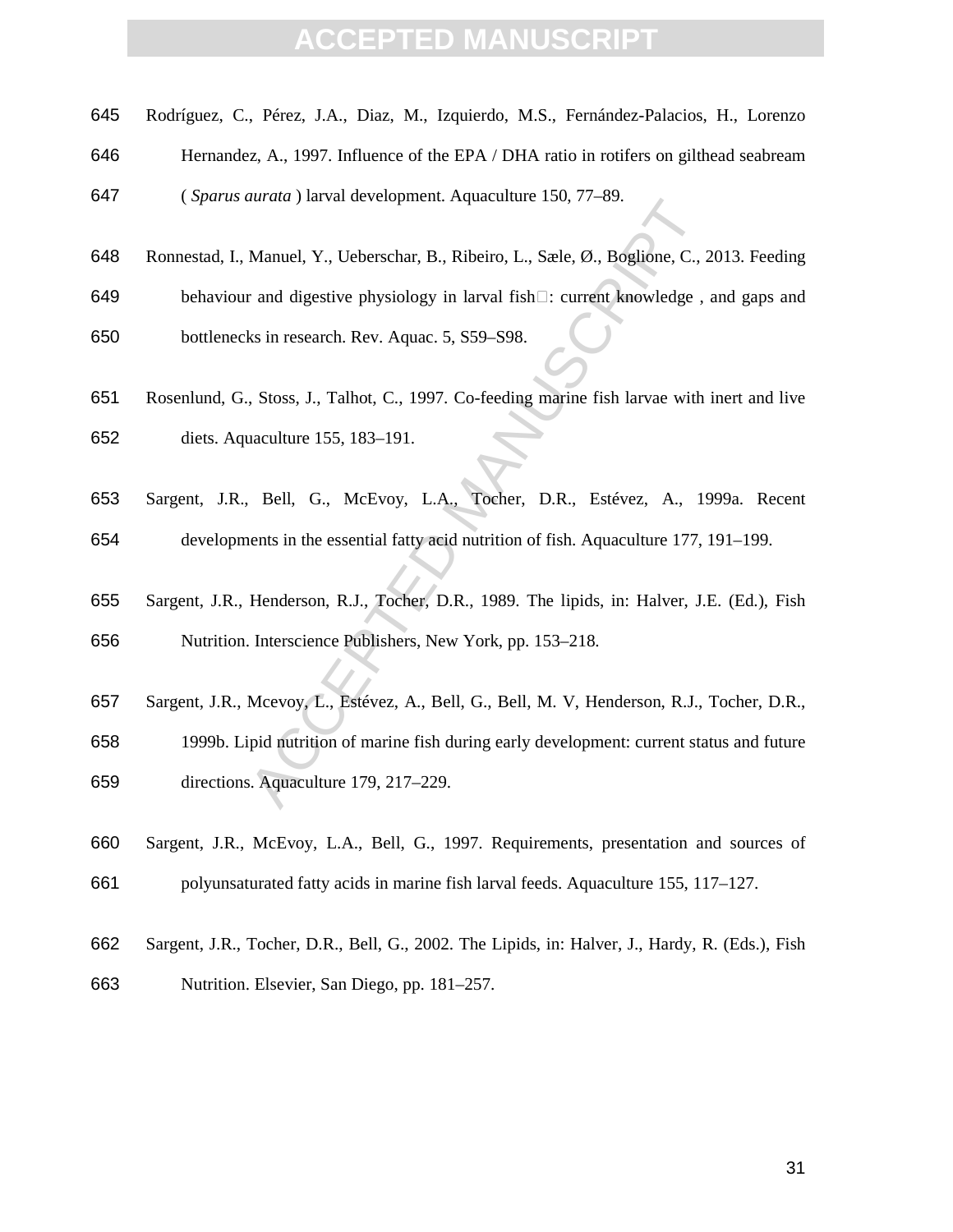| 664 Schreck, C.B., Björnsson, B.T., McCormick, S.D., McGinnity, P., Stefansson, S.O., Ueda, |  |
|---------------------------------------------------------------------------------------------|--|
|---------------------------------------------------------------------------------------------|--|

H., Donaldson, E.M., Salze, G., McLean, E., Craig, S.R., 2012. Dietary taurine enhances

growth and digestive enzyme activities in larval cobia. Aquaculture 362, 44–49.

- Smith-Vaniz, W.F., 2002. Carangidae, in: Carpenter, K.E. (Ed.), The Living Marine Resources of the Western Central Atlantic, Volume 3: Bony Fishes Part 2
- (Opistognathidae to Molidae). FAO Species Identification Guide for Fishery Purposes
- and American Society of Ichthyologists and Herpetologists Special Publication No. 5, Rome, pp. 1426–1440.
- Tocher, D.R., 2003. Metabolism and Functions of Lipids and Fatty Acids in Teleost Fish. Rev. Fish. Sci. 11, 107–184.
- In the Western Central Atlantic, Volume 3: Bony Fi-<br>Sof the Western Central Atlantic, Volume 3: Bony Fi-<br>athidae to Molidae). FAO Species Identification Guide for Fish<br>rian Society of Ichthyologists and Herpetologists Spec Tovar-Ramírez, D., Mazurais, D., Gatesoupe, F.-J., Quazuguel, P., Cahu, C.L., Zambonino-Infante, J.L., 2010. Dietary probiotic live yeast modulates antioxidant enzyme activities and gene expression of sea bass (*Dicentrarchus labrax*) larvae. Aquaculture 300, 142– 147.
- Tovar-Ramírez, D., Zambonino Infante, J., Cahu, C., Gatesoupe, F.., Vázquez-Juárez, R., 2004. Influence of dietary live yeast on European sea bass (*Dicentrarchus labrax*) larval development. Aquaculture 234, 415–427.
- Vagner, M., Santigosa, E., 2011. Characterization and modulation of gene expression and enzymatic activity of delta-6 desaturase in teleosts: A review. Aquaculture 315, 131– 143.
- Watanabe, T., 1993. Importance of Docosahexaenoic Acid in Marine Larval Fish. J. World Aquac. Soc. 24, 152–161.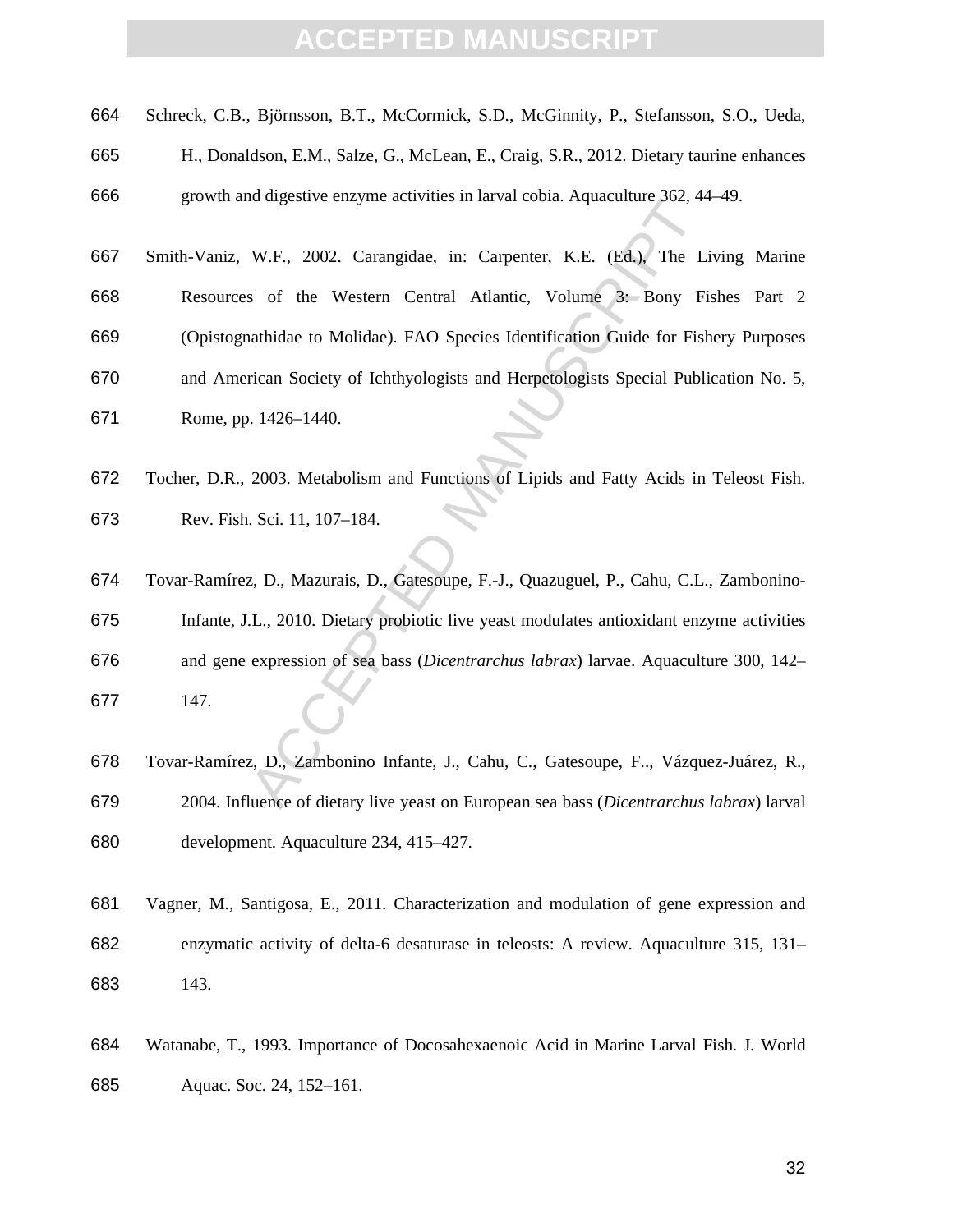Watanabe, T., Kiron, V., 1994. Prospects in larval fish dietetics. Aquaculture 124, 223–251.

- Weirich, C.R., Groat, D.R., Reigh, R.C., Chesney, J., Malone, R.F., 2006. Effect of Feeding
- Strategies on Production Characteristics and Body Composition of Florida Pompano Reared in Marine Recirculating Systems. N. Am. J. Aquac. 68, 330–338.
- Wold, P.-A., Hoehne-Reitan, K., Cahu, C.L., Zambonino-Infante, J.L., Rainuzzo, J., Kjørsvik, E., 2007. Phospholipids vs. neutral lipids: Effects on digestive enzymes in
- Atlantic cod (*Gadus morhua*) larvae. Aquaculture 272, 502–513.
- Zambonino-Infante, J.L., Cahu, C.L., 2001. Ontogeny of the gastrointestinal tract of marine fish larvae. Comp. Biochem. physiolgy Part C 130, 477–87.
- or Production Characteristics and Body Composition of Flom<br>Marine Recirculating Systems. N. Am. J. Aquac. 68, 330–338.<br>Hoehne-Reitan, K., Cahu, C.L., Zambonino-Infante, J.L., I<br>E., 2007. Phospholipids vs. neutral lipids: Zambonino-Infante, J.L., Cahu, C.L., Peres, A., 1997. Partial substitution of di- and tripeptides for native proteins in sea bass diet improves *Dicentrarchus labrax* larval development. J. Nutr. 127, 608–14.
- Zambonino-Infante, J.L., Cahu, C.L., Peres, A., Quazuguel, P., Gall, M.M. Le, 1996. Sea bass (*Dicentrarchus labrax*) larvae fed different Artemia rations : growth , pancreas enzymatic response and development of digestive functions. Aquaculture 139, 129–138.
-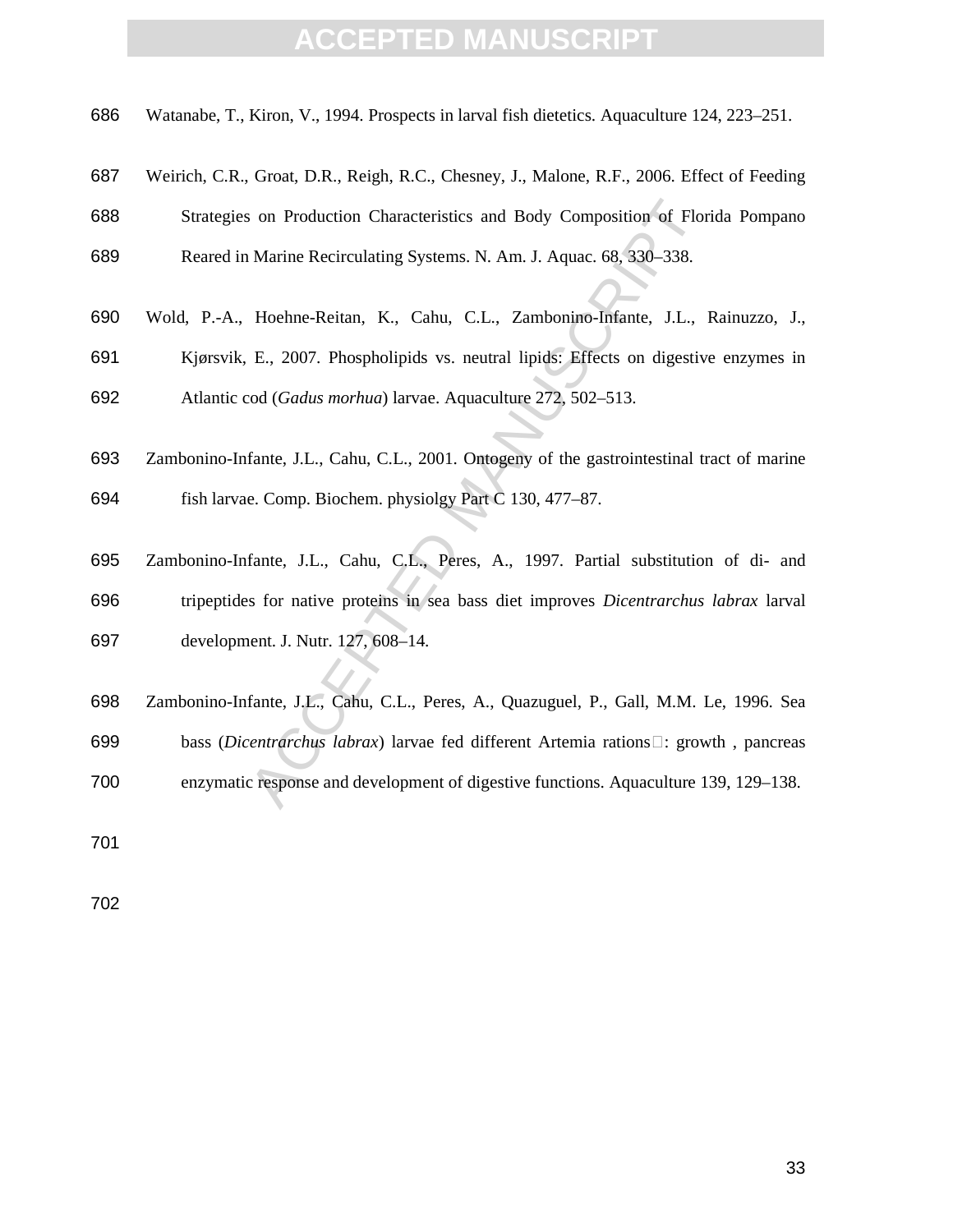#### **Figure headlines**

Figure 1. Standard length (A) Body depth (B) and wet weight (C) of Florida pompano larvae 706 fed three different diets. Values are mean  $\pm$  SEM (n = 4 tanks, 10 larvae per tank and time point). Letters indicate significant differences between treatments and time points (Tukey 708 test,  $p<0.05$ ).

Figure 2: Specific activity (mU/mg protein) of trypsin and amylase in the pancreatic segment 711 and intestinal segment of Florida pompano larvae fed different microdiets. Values are mean  $\pm$ SEM (n = 4 tanks, 10 pooled larvae per tank and time point). Letters indicate significant 713 differences between treatments and time points (Tukey test,  $p<0.05$ ).

Example to get to your details and the substracted point of the state in the set of the state point of the state point (n = 4 tanks, 10 larvae per t<br>indicate significant differences between treatments and time p<br>inficacti Figure 3. Specific activity (mU/mg protein) of alkaline phosphatase and leucine aminopeptidase in the brush border membrane (A and B), and of leucine alanine peptidase in the intestinal segment (C) of Florida pompano larvae fed different microdiets. Values are 718 mean  $\pm$  SEM (n = 4 tanks, 10 pooled larvae per tank and time point). Letters indicate 719 significant differences between treatments and time points (Tukey test, p<0.05).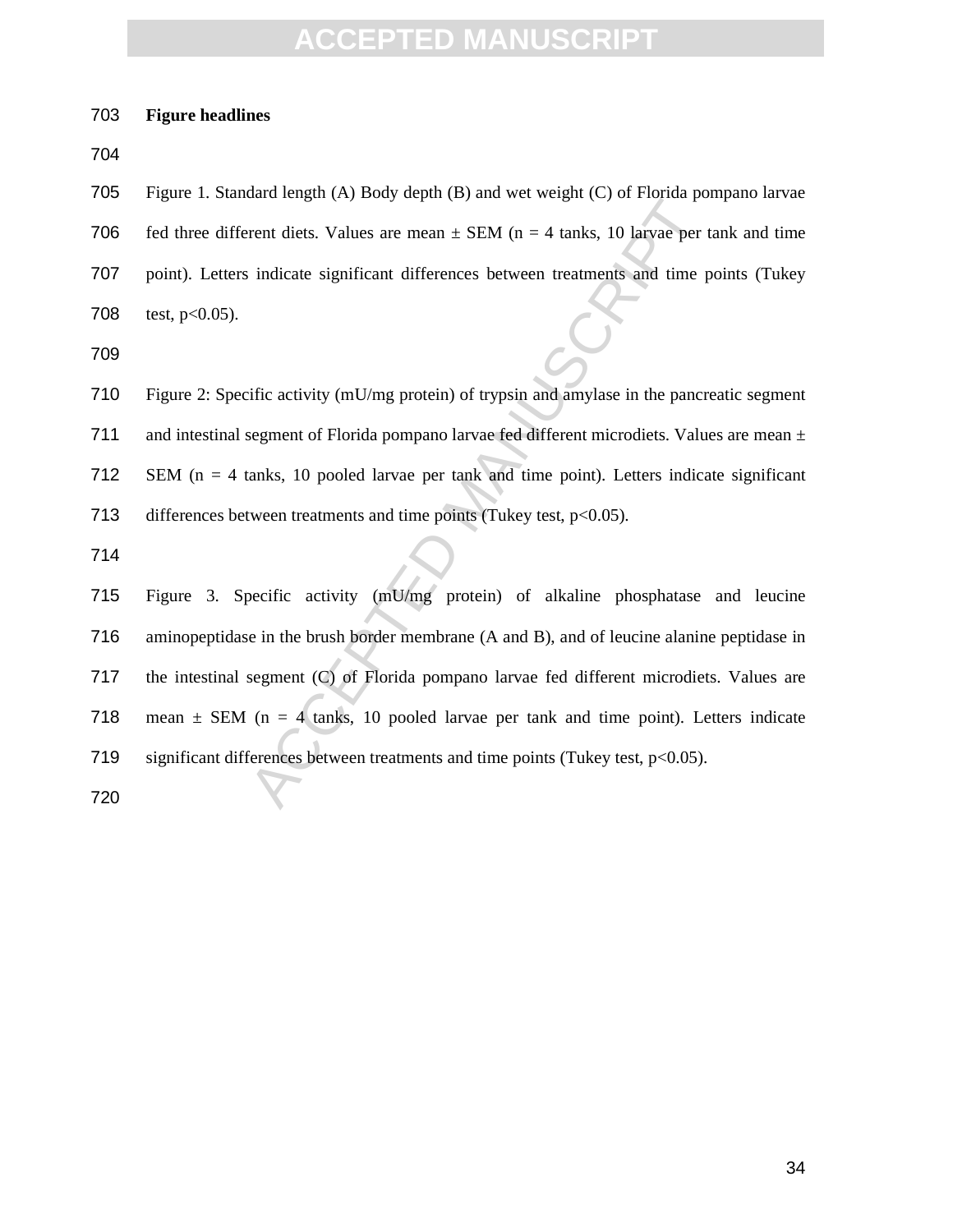





724 Figure 1

725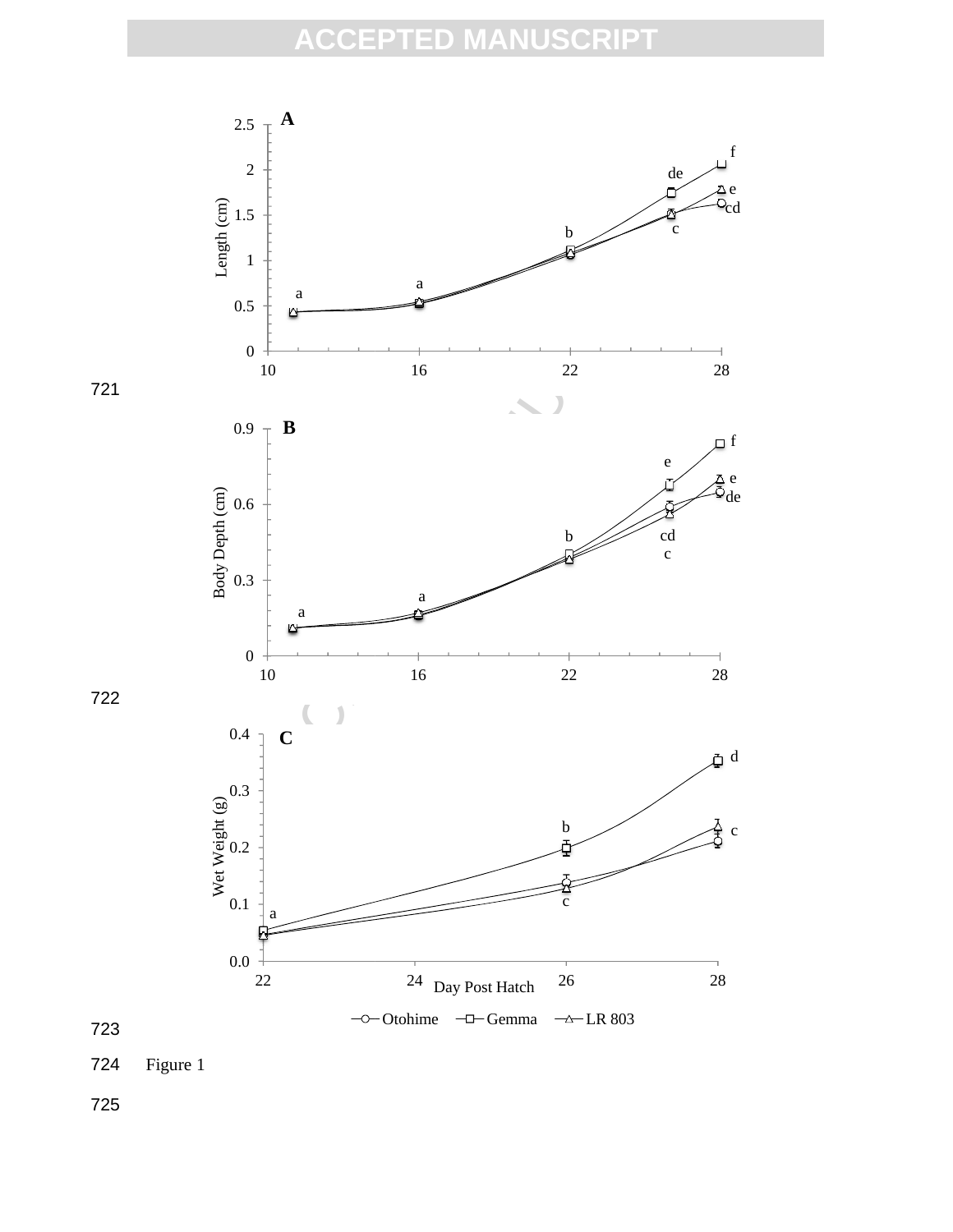#### **A) Trypsin Pancreatic Segment B) Trypsin Intestinal Segment**

726

727

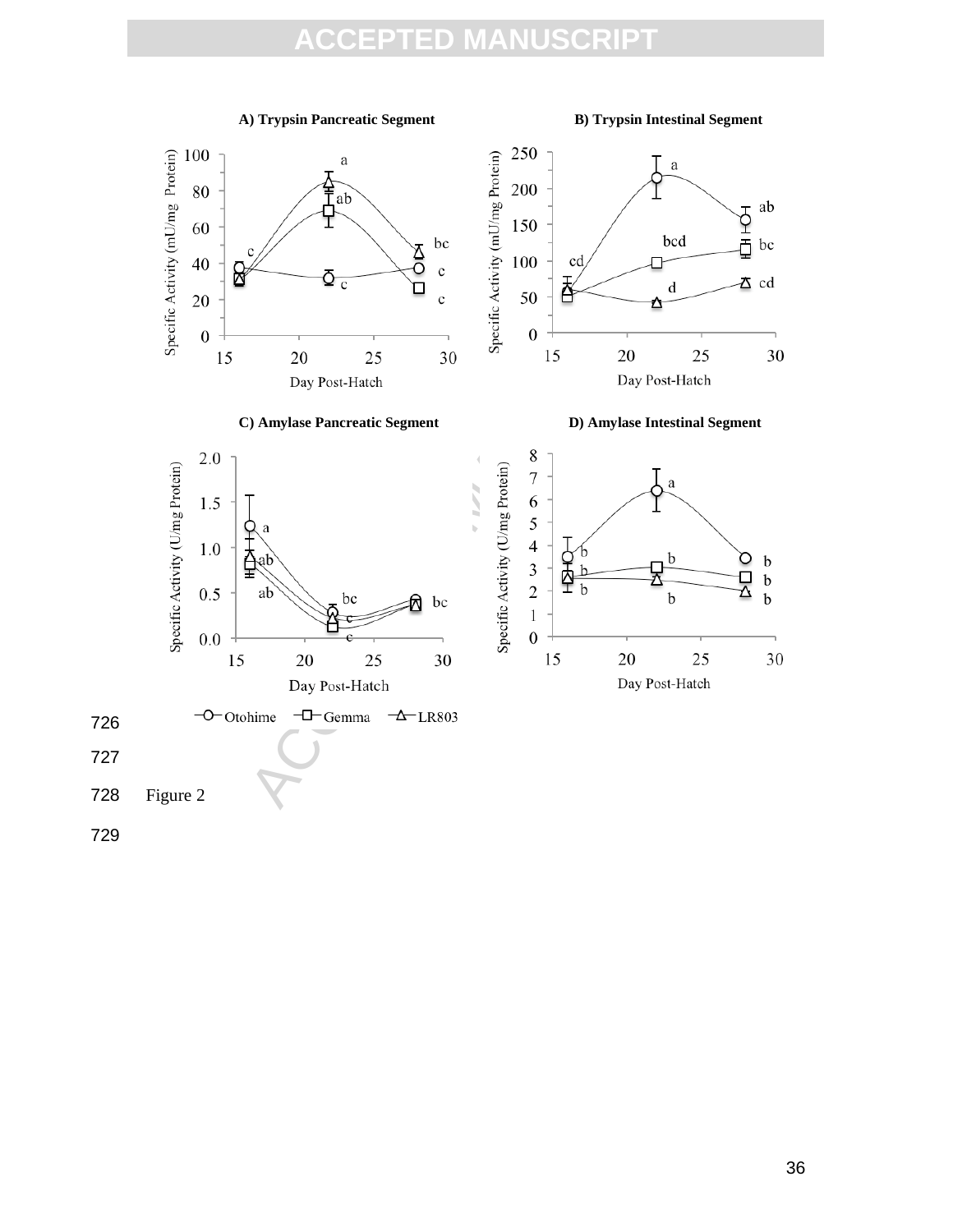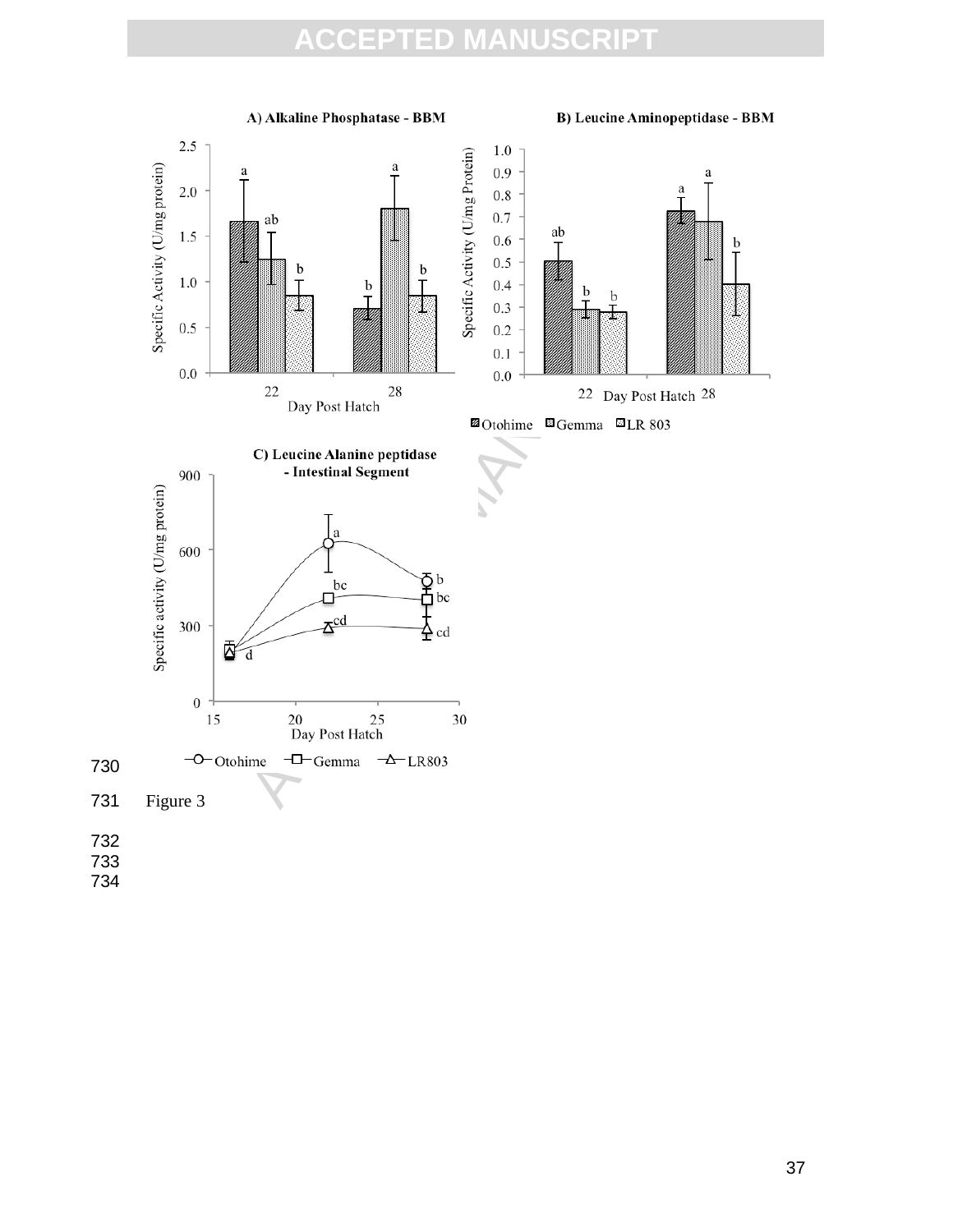# MANUSCRIPTION MANUSCRIPTION 735 Highlights: 736  $\triangleright$  Survival was similar for Florida pompano larvae weaned on three different diets 738  $\rightarrow$  Growth was enhanced by the Gemma diet compared to the two other diets<br>739  $\rightarrow$  Essential fatty acids ratios appeared more important than absolute inclusion  $\triangleright$  Essential fatty acids ratios appeared more important than absolute inclusion 740 levels 741  $\triangleright$  Enzyme analyses showed the full functionality of the pancreas by 16 days post hatch hatch 743 744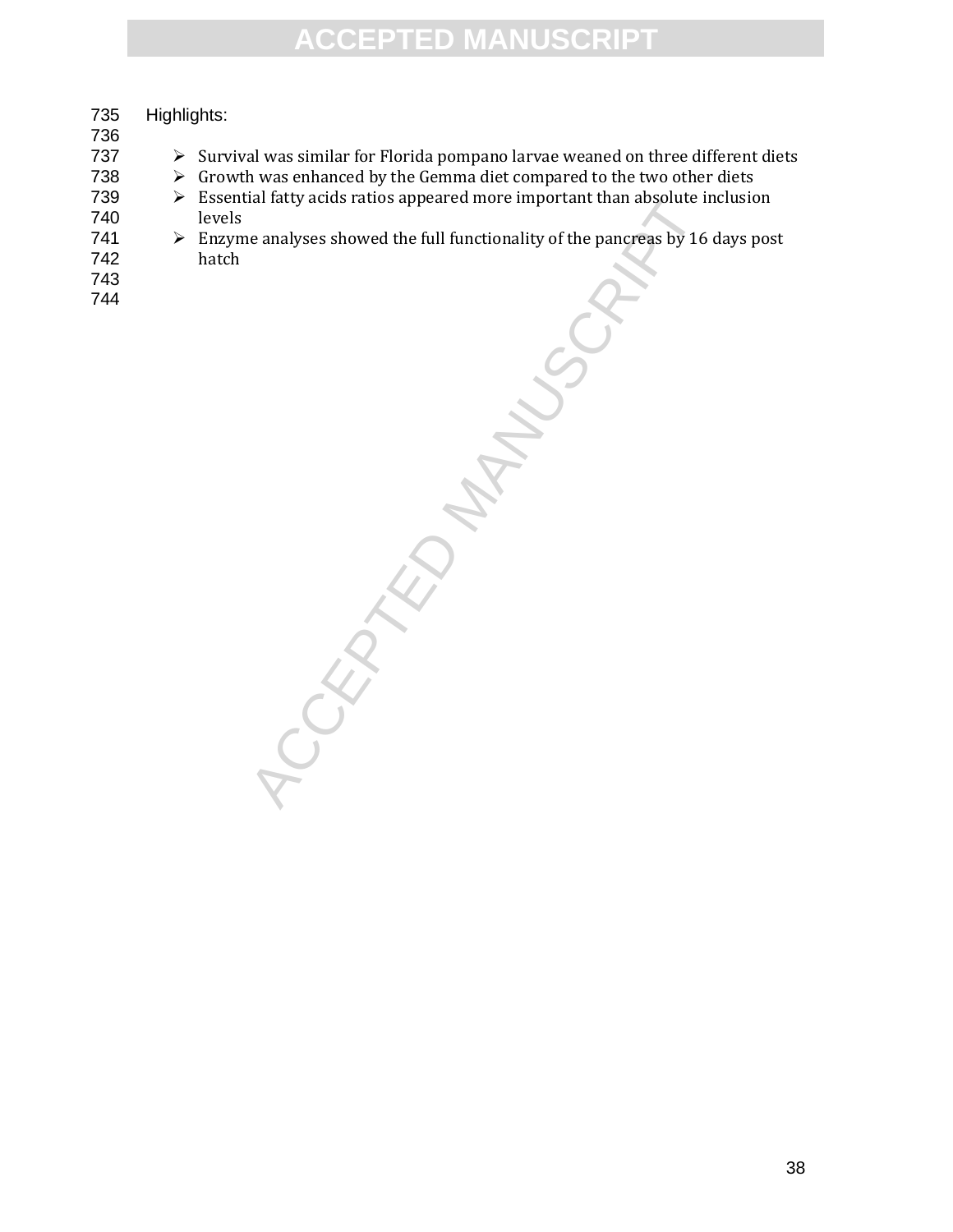745 Table 1**.** Ingredients in the microdiets tested, as communicated by the manufacturer.

| Microdiet | Ingredients                                                                                                                                                                                  |
|-----------|----------------------------------------------------------------------------------------------------------------------------------------------------------------------------------------------|
| Otohime   | Krill meal, fish meal, squid meal, potato starch, wheat flour, fish oil,<br>brewers yeast, calcium phosphate, guar gum, soy lecithin, betaine,<br>licorice plant, apple extract, wheat germ. |
| Gemma     | Fish meal, algae, fish oils, lecithin, betaine, wheat gluten, vitamins,<br>minerals.                                                                                                         |
| LR803     | Squid meal, krill meal, anchovy oil, lecithin, wheat gluten meal,<br>vitamins, di-calcium phosphate, taurine, vitamin C, astazanthin.                                                        |
|           |                                                                                                                                                                                              |

Krill meal, fish meal, squid meal, potato starch, wheat flour, brewers yeast, calcium phosphate, guar gum, soy lecithin, licorice plant, apple extract, wheat germ.<br>
Fish meal, algae, fish oils, lecithin, betaine, wheat glu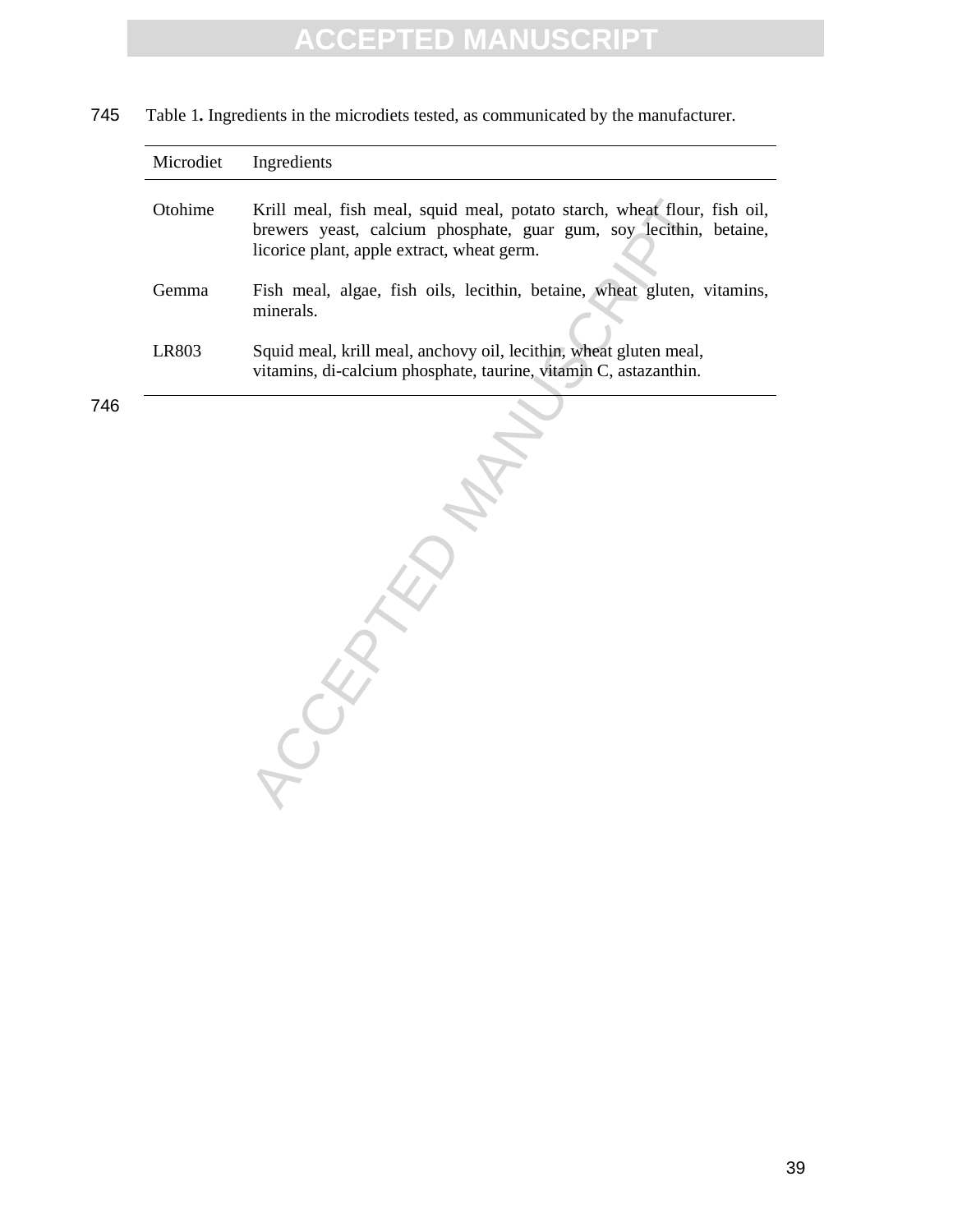Table 2**.** Proximate analysis (% of wet weight) of the different microdiets and larvae (values  $\pm$  SEM, n = 4 tanks, 10 pooled larvae per tank) at the end of the trial. Letters indicate significant differences within the same column (Tukey test;  $p<0.05$ ).

| Sample                  | % Lipid                | % Protein              | % Moisture             | % Ash                  |
|-------------------------|------------------------|------------------------|------------------------|------------------------|
| Gemma diet              | $18.9^b \pm 0.5$       | $57.6^d \pm 0.1$       | $6.4^b \pm 0.1$        | $10.8^b \pm 0.1$       |
| Otohime diet            | $21.2^b + 1.6$         | $52.3^{\circ} \pm 0.1$ | $6.4^{\circ}$ + 0.1    | $12.8^{\circ} \pm 0.1$ |
| LR803 diet              | $26.8^{\circ} \pm 0.1$ | $50.9^{\circ} \pm 0.1$ | $5.6^a \pm 0.1$        | $3.7^a \pm 0.1$        |
| Larvae fed Gemma diet   | $9.9^a \pm 0.8$        | $16.3^b \pm 0.3$       | $61.4^{\circ} \pm 0.3$ | $10.2^b \pm 0.2$       |
| Larvae fed Otohime diet | $10.5^a \pm 0.9$       | $16.1^b + 0.3$         | $60.6^{\circ} \pm 0.3$ | $10.8^b \pm 0.6$       |
| Larvae fed LR803 diet   | $10.7^a \pm 0.6$       | $14.5^a \pm 0.8$       | $61.6^{\circ} + 0.2$   | $10.8^b \pm 0.3$       |

of the same column (Takey est, p<0.0.9).<br>
Some dist<br>  $18.9^b \pm 0.5$  57.6<sup>d</sup>  $\pm 0.1$  6.4<sup>b</sup>  $\pm 0.1$ <br>
in diet<br>  $21.2^b \pm 1.6$  5.2s<sup>2</sup>  $\pm 0.1$  6.4<sup>b</sup>  $\pm 0.1$ <br>
4.03 diet<br>  $26.8^c \pm 0.1$  5.09<sup>c</sup>  $\pm 0.1$  5.6<sup>d</sup>  $\pm 0.1$ <br>
4